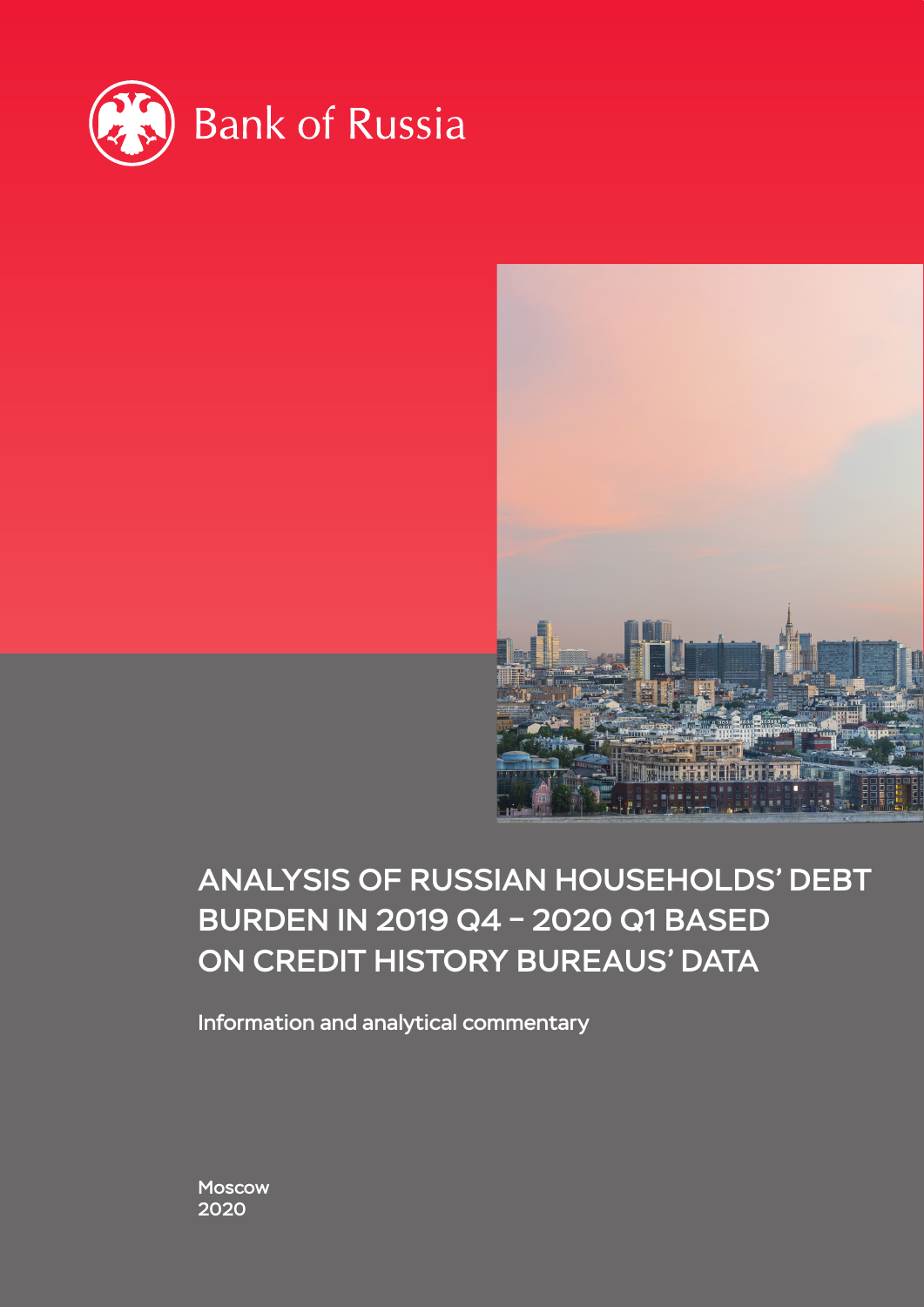# **CONTENTS**

This publication was prepared by the Financial Stability Department.

Feedback regarding the structure and content of this review may be sent to the emails: *reports@cbr.ru and RumyancevEL@cbr.ru*.

The reference to the Bank of Russia is mandatory if you intend to use this information and analytical material. Cover photo: A. Bok, Bank of Russia

12 Neglinnaya Street, 107016 Moscow Bank of Russia website: www.cbr.ru

© Central Bank of the Russian Federation 2020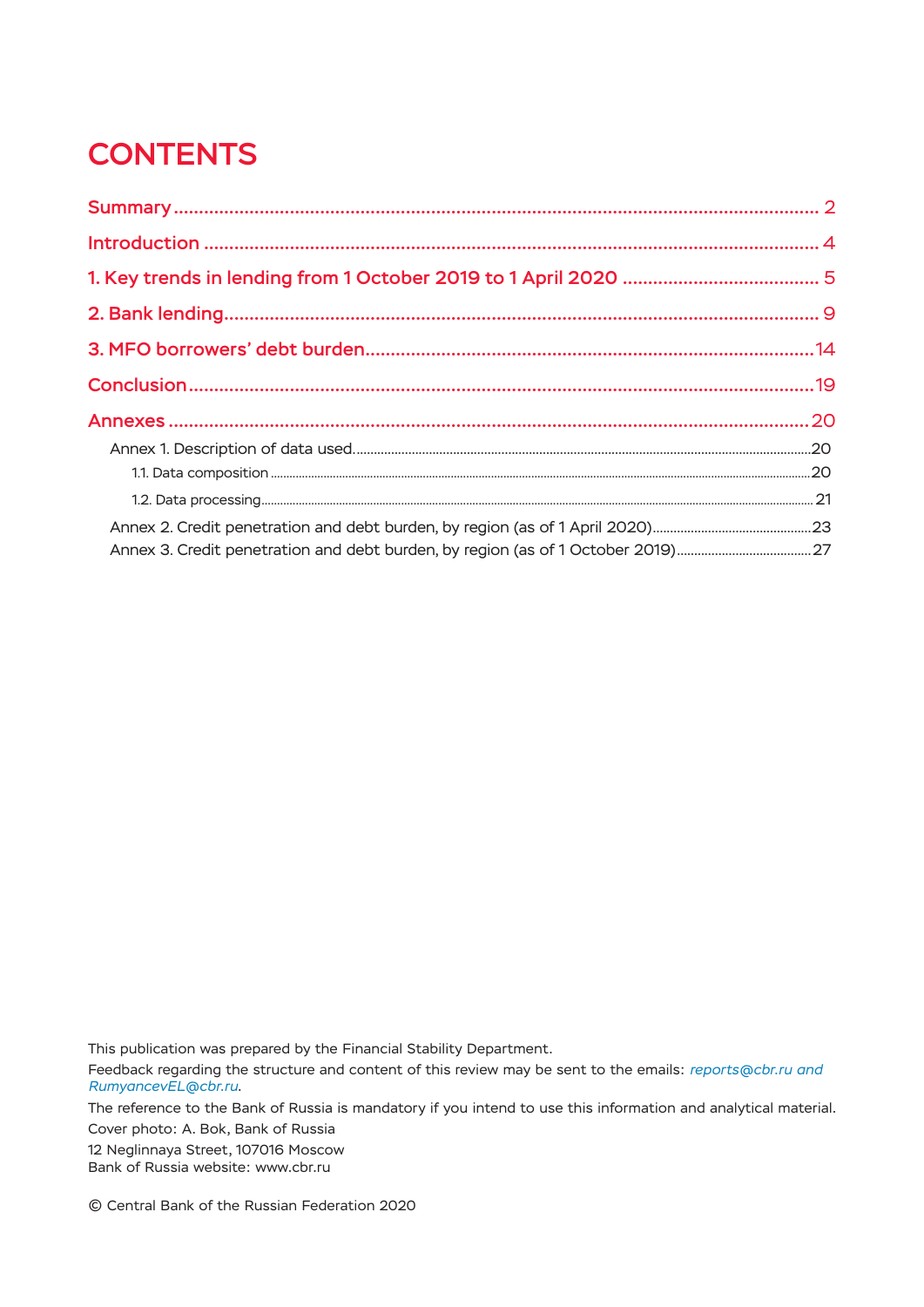## <span id="page-2-0"></span>**SUMMARY**

## Banks' and MFOs' customer base

- The number of Russian residents having loans raised from a bank or a microfinance organisation (MFO) totalled 42 million as of 1 April 2020, increasing by 1.1 million people over the six months. 36.4 million people had only bank loans, 3.2 million – both bank loans and microloans, and 2.3 million – only microloans.
- The customer base of banks and MFOs continues to change. Over the six months, 4.3 million persons repaid their debt and raised no new loans (microloans), while 5.4 million persons became new borrowers.
- **•**  It is quite a common situation in bank lending when one borrower has more than one type of loans. As of 1 April 2020, such borrowers numbered 12.8 million (accounting for 54% of debt on bank loans).
- The majority of MFO borrowers (73%) have one outstanding loan.

## Potential vulnerabilities of the credit market

- **•**  Of the 3.2 million persons having both bank loans and microloans, 2.9 million raised microloans from MFOs already having bank loans, including 0.9 million (as of 1 April 2020) having overdue debt on bank loans. Such borrowers accounted for 75 billion rubles of debt on microloans and 351 billion rubles of debt on bank loans (less than 2% of debt on bank loans). Borrowers having bank loans service their microloans better compared with MFO borrowers having no bank loans.
- **•**  There are currently no 'chain risks' in the retail lending market, as shown by the analysis measuring the portion of the chains of agreements formed because borrowers have several loans or there are co-borrowers on some loans.
- **•**  According to long-term observations, there is a gradual upward trend in the share of mortgage loans with a down payment potentially made using a consumer loan: from 2014 through 2020 Q1, this portion increased from 3.7% to 5.5% of the mortgage loans disbursed over this period. Nonetheless, the percentage of such loans is currently small and, therefore, requires no special measures to be taken.
- **•**  Information on overdue debt evidences that the probability of a borrower's default grows as the number of loans per borrower increases. This is explained by a rise in a borrower's debt burden, which confirms the importance of using the payment-to-income ratio in the regulation.
- **•**  As shown by the analysis of MFOs' overdue debt, only a part of borrowers having overdue microloans are capable of improving their payment discipline: of the borrowers having debt overdue less than 90 days as of 1 October 2019, 15% managed to repay their overdue debt within six months.

## Demographic and regional breakdowns

**•**  People aged from 30 to 40 are the most active borrowers accounting for 40% of individuals' outstanding loans (microloans). The segment of microloans has its structural specifics; namely, it is characterised by a higher activity among borrowers aged under 25 (they account for 9% of all outstanding microloans, and as little as 2.5% of outstanding bank loans). Among other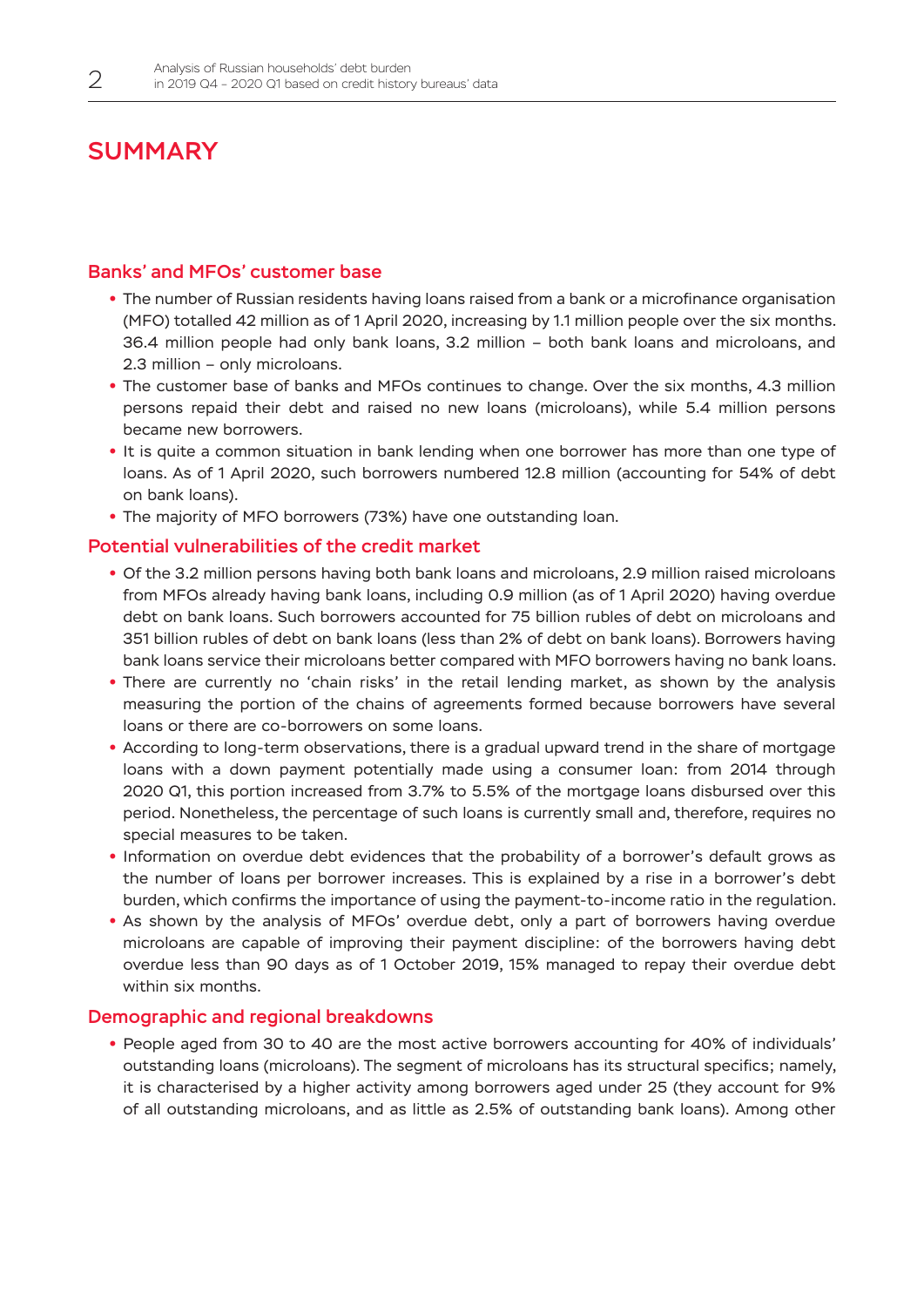things, the higher percentage of borrowers aged under 25 in the MFO segment is associated with the fact that young people have no credit history, due to which banks are less willing to issue loans to such borrowers. Conversely, nearly one-third of borrowers in the segment of unsecured consumer lending are aged 50+, while they account for 19.4% in microlending.

• The highest credit penetration (the percentage of a region's permanent residents having loans and microloans) is specific not to economic centres. The median level of credit penetration across regions equals 30.6%, varying from 7.5% to 39.2% in different regions.

## Implications for macroprudential policy

- **•**  Mortgage lending has a significant growth potential. This segment will expand as a result of both a rise in the number of borrowers, totalling 7.9 million as of 1 April 2020, and a higher affordability of mortgage loans amid decreasing interest rates on mortgage loans. In order to support lending, in April, the Bank of Russia released the accumulated macroprudential capital buffer and reduced buffers on newly issued loans.
- **•**  There is a rise in the portion of banks' and MFOs' customers having debt on several credit products simultaneously. Moreover, a creditor disbursing the first loan (microloan) to such a borrower may be unaware of the borrower's increasing debt burden and, therefore, underestimate the level of risk. As the infrastructure develops allowing, upon borrowers' consent, creditors' access to data on borrowers' incomes via state information systems, it will be possible to consider a regular re-evaluation of borrowers' payment-to-income ratios by creditors, so as to ensure adequate risk assessment.
- A gradual increase in the number of borrowers having several credit products simultaneously, as well as a partial migration of bank borrowers to MFOs may entail a rise in borrowers' debt burden. In order to efficiently limit risks when the pandemic ends, the regulator will need a procedure enabling it to promptly limit the risks of households' excessive debt. The regulator may apply quantity restrictions to limit the share of loans issued to borrowers with high payment-to-income ratios (for details, refer to the [report 'On the Development of the Bank of](http://www.cbr.ru/Content/Document/File/79964/Consultation_Paper_190910.pdf)  [Russia's Retail Lending Policy'](http://www.cbr.ru/Content/Document/File/79964/Consultation_Paper_190910.pdf)).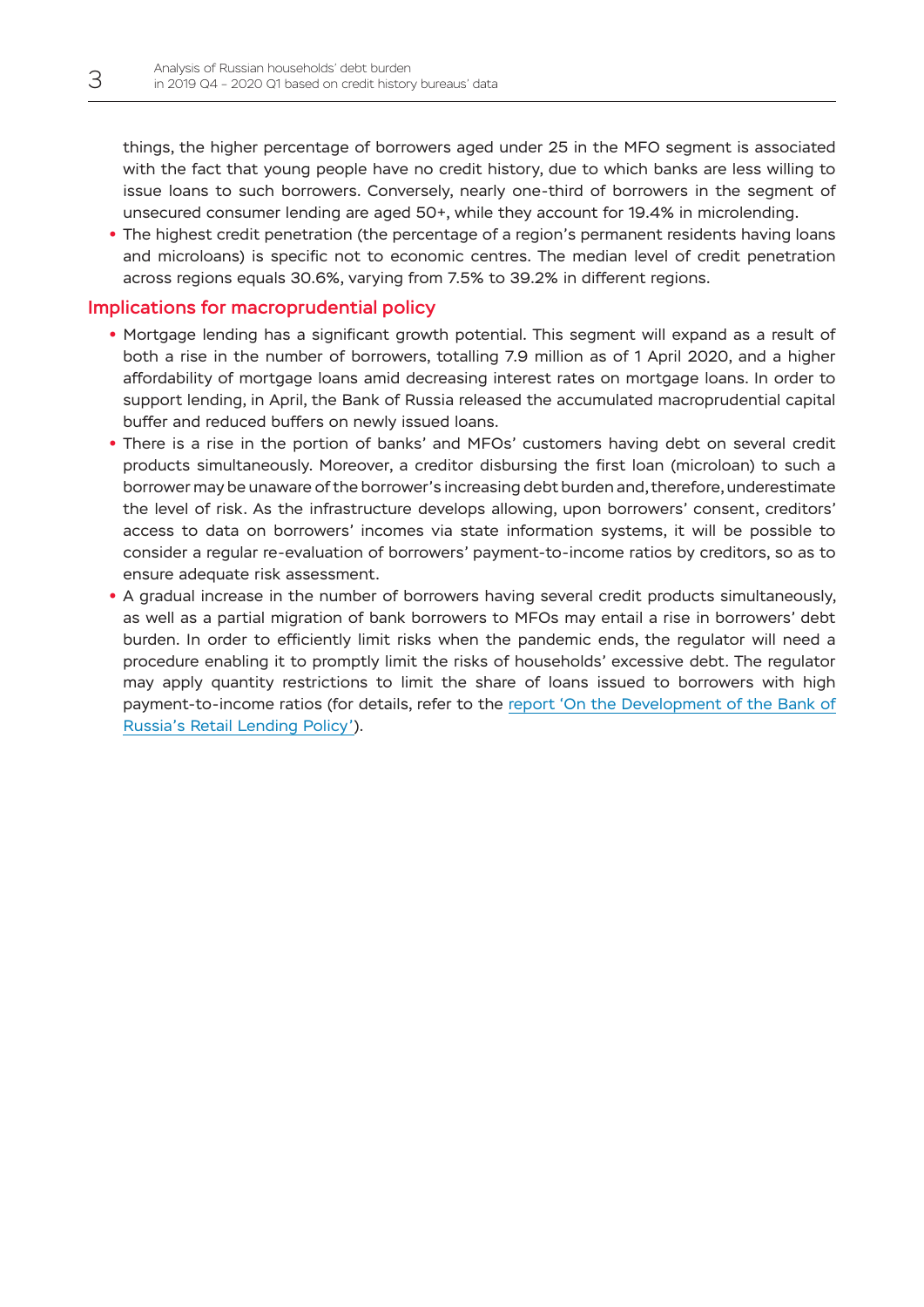## <span id="page-4-0"></span>INTRODUCTION

Beginning on 1 October 2019, banks and microfinance organisations in Russia are obliged to calculate borrowers' payment-to-income ratios (PTI) when making decisions on issuing loans (microloans). The Bank of Russia applies PTI for the purposes of macroprudential regulation. On 1 October 2019, the Bank of Russia set risk-based buffers for unsecured consumer loans (microloans), depending on a borrower's PTI. The higher debt burden a borrower has, the larger is the buffer applied. On 1 April 2020, the Bank of Russia reduced buffers for mortgage loans where PTI is low and LTV equals 80–85%. In relation to MFOs, the regulator approved a single buffer for the cases where PTI exceeds the threshold of 50%. Rising capital requirements when borrowers' debt burden increases make it less advantageous for creditors to grant loans (microloans) to such borrowers.

The regulator introduced macroprudential buffers due to an increase in households' debt burden. Over the period from 2017 Q2 through 2020 Q1, households' debt burden (the percentage of all households' disposable income used to make scheduled payments on bank loans) rose from 8.3% to 10.9%. Unsecured consumer loans account for the largest portion of debt burden. Over the said period, households' debt burden on unsecured consumer loans increased from 6.9% to 9.2%. A gradual rise in debt burden is typical of emerging market economies. However, when households' debt burden increases quickly, this exacerbates the vulnerability of the financial system to both internal and external shocks (the coronavirus pandemic became such a shock in 2020). As a result of the measures implemented by the Bank of Russia in 2018–2019 to increase buffers, banks have accumulated substantial capital cushions that may be used to cover their loan losses induced by the pandemic.

This report relies on anonymised microdata from three major credit history bureaus (CHBs). This information was used to analyse the trends in households' debt burden over the period from 1 October 2019 to 1 April 2020. This is already the second study the Bank of Russia carried out using aggregate data from the three CHBs.<sup>1</sup> This study identifies the extent to which the growth rate of households' debt after 1 October 2019 may be attributed to new customers and to the rise in existing borrowers' debt burden, as well as changes in a borrower's profile after the implementation of the requirement to calculate PTI. Since the data were provided for the period from 1 October 2019 to 1 April 2020, this report currently shows the impact of the pandemic only to a limited extent.

The composition of the data obtained by the Bank of Russia from the CHBs has significantly expanded, compared to the previous study. This report analyses households' debt burden on both bank loans and microloans, which makes it possible to identify the characteristics of MFO borrowers and verify the hypothesis on the possible migration of customers to MFOs after the significant tightening of the requirements for banks beginning on 1 October 2019. For the first time, this report also offers a regional analysis of borrowers' debt burden and describes the age structure of borrowers.

*<sup>1</sup> The first [study](http://www.cbr.ru/content/document/file/85889/20191101_dfs.pdf) was published in November 2019.*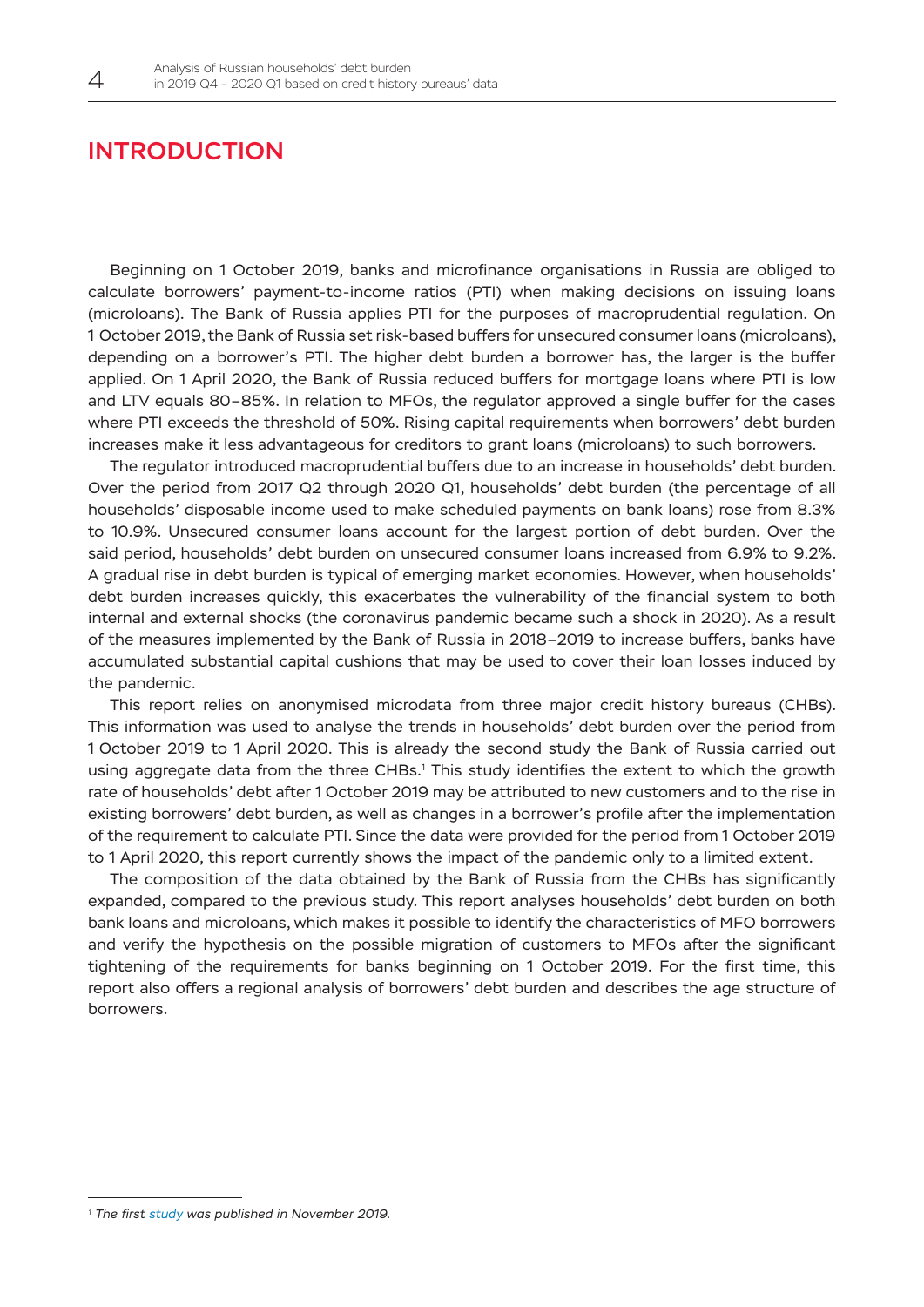## <span id="page-5-0"></span>1. KEY TRENDS IN LENDING FROM 1 OCTOBER 2019 TO 1 APRIL 2020

### Banks' and MFOs' customer base

After PTI was introduced into the regulation of banks and microfinance organisations beginning on 1 October 2019, creditors continued to build up their customer base. The number of people having a loan or a microloan as of 1 April 2020 totalled 42 million (29% of permanent residents), growing by 1.1 million people over the six months. In relative terms, MFOs recorded the largest increase in the overall number of borrowers, specifically 17.6% over the six months (banks – 1.9%), which was because MFOs had a relatively small customer base. The influx of new customers to MFOs comprised 56% of previous bank customers and 44% of new borrowers. Nonetheless, bank customers' migration to MFOs was limited since the growth in the number of MFO borrowers was similar to the rate recorded last year.

According to the analysis of the structure of borrowers as of 1 April 2020, 86.7% of them had only bank loans, 5.6% – only microloans, and 7.7% – both outstanding bank loans and microloans (3.2 million people). Of the borrowers having both outstanding bank loans and microloans as of 1 April, 89% applied to MFOs already having a bank loan. Moreover, 31% of them (0.9 million) applied to MFOs already having an overdue bank loan. Such borrowers accounted for 75 billion rubles of debt on microloans and 351 billion rubles of debt on bank loans (less than 2% of debt on bank loans), and their debt burden may turn out to be significant.

Debt servicing by borrowers having only a microloan is worse than that by MFO borrowers also having a bank loan. As to the percentage of borrowers having overdue debt one quarter after the disbursement of a microloan, the analysis shows that it is 1.5 times lower in the group of customers having a bank loan compared to customers without bank loans (14–16% against 19–27%, respectively). The reason for this is that banks set higher requirements for borrowers. While banks tend to limit lending to households with high debt burden, including due to relatively high capital requirements for such loans, MFOs having substantial capital cushions<sup>1</sup> and considerably higher

*Chart 1*



NUMBER OF BORROWERS HAVING BANK LOANS AND MICROLOANS (DISJOINT SETS) (MILLIONS OF PERSONS)

*<sup>1</sup> As of 1 April 2020, the median values of the capital adequacy ratios of MFOs operating in consumer microfinance equalled 22.2% (NMFC1) and 48.7% (NMCC1).*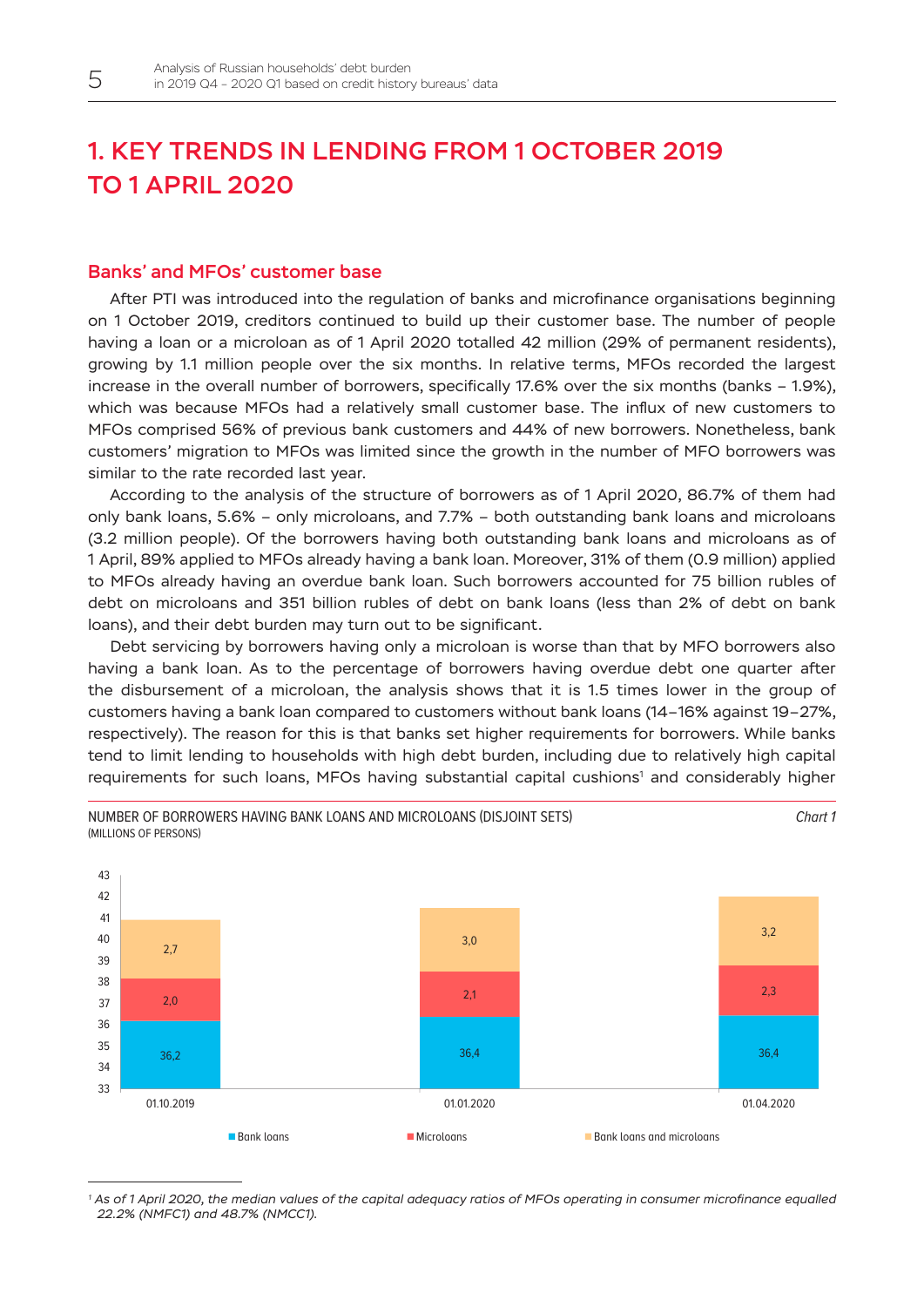#### CHANGE IN NUMBER OF BORROWERS OVER PERIOD (N – NEW BORROWERS; R – BORROWERS WHO REPAID ALL LOANS)\* (MILLIONS OF PERSONS)



*Chart 2*

*Chart 3*

*\* Disjoint sets of borrowers.*

GROWTH IN NUMBER OF BORROWERS AND OVERALL DEBT, BY LENDING SEGMENT, FROM 1 OCTOBER 2019 TO 1 APRIL 2020



interest rates on microloans can accept this level of risk. Currently, there are no caps on the number of microloans per customer granted by one MFO.2

As shown in the first study for 2015–2019, banks' customer base is being continuously renewed. The rotation of MFO customers is even higher as microloans are disbursed for relatively short periods. Among MFO borrowers as of 1 April 2020, 36% of customers had no microloans six months before, while among bank borrowers this percentage was 16%. Overall, 4.3 million persons completely repaid their debt they had as of 1 October and raised no new loans or microloans, while 5.4 million persons became new borrowers.

The growth rate of debt across almost all lending segments, except microloans, exceeds the rise in the number of borrowers. This entails an increase in average debt per borrower and households' debt burden, if their incomes grow relatively more slowly.

*<sup>2</sup> The basic standard to protect the rights and interests of individuals and legal entities receiving financial services provided by the members of the financial market self-regulatory organisations of microfinance organisations.*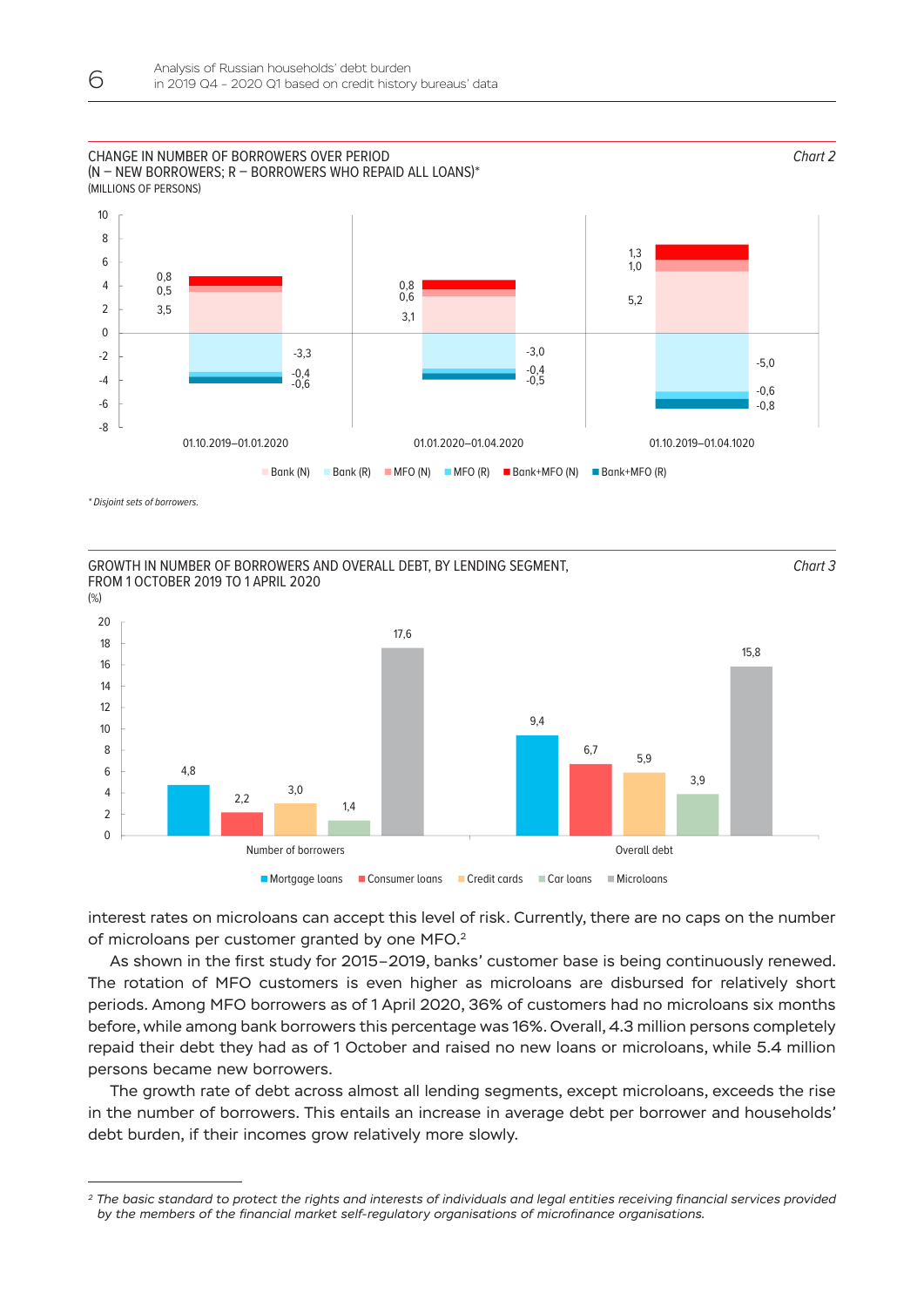### Borrowers' age structure

The age structure of borrowers is diverse. Borrowers aged from 25 to 65 (90% of all borrowers) account for 96% of overall debt. People aged from 30 to 40 are the most active borrowers accounting for 40% of overall debt. Moreover, lending segments vary in terms of demographics, e.g. 14% of MFO customers are aged under 25 (9% of debt). Contrastingly, the percentage of such borrowers in bank lending is below 6% (2.5% of debt). Consumer lending stands out as well, with borrowers aged 50+ accounting for nearly one-third of the total number (against 19.4% in MFOs).

## Debt by region

The analysis of households' debt burden by region relied on two metrics: credit penetration (the portion of individuals having a loan or a microloan of the total number of permanent residents in a region) and the debt burden of borrowers in the region measured as the ratio of average debt on loans and microloans per borrower in the region to the average monthly income of residents in the region.







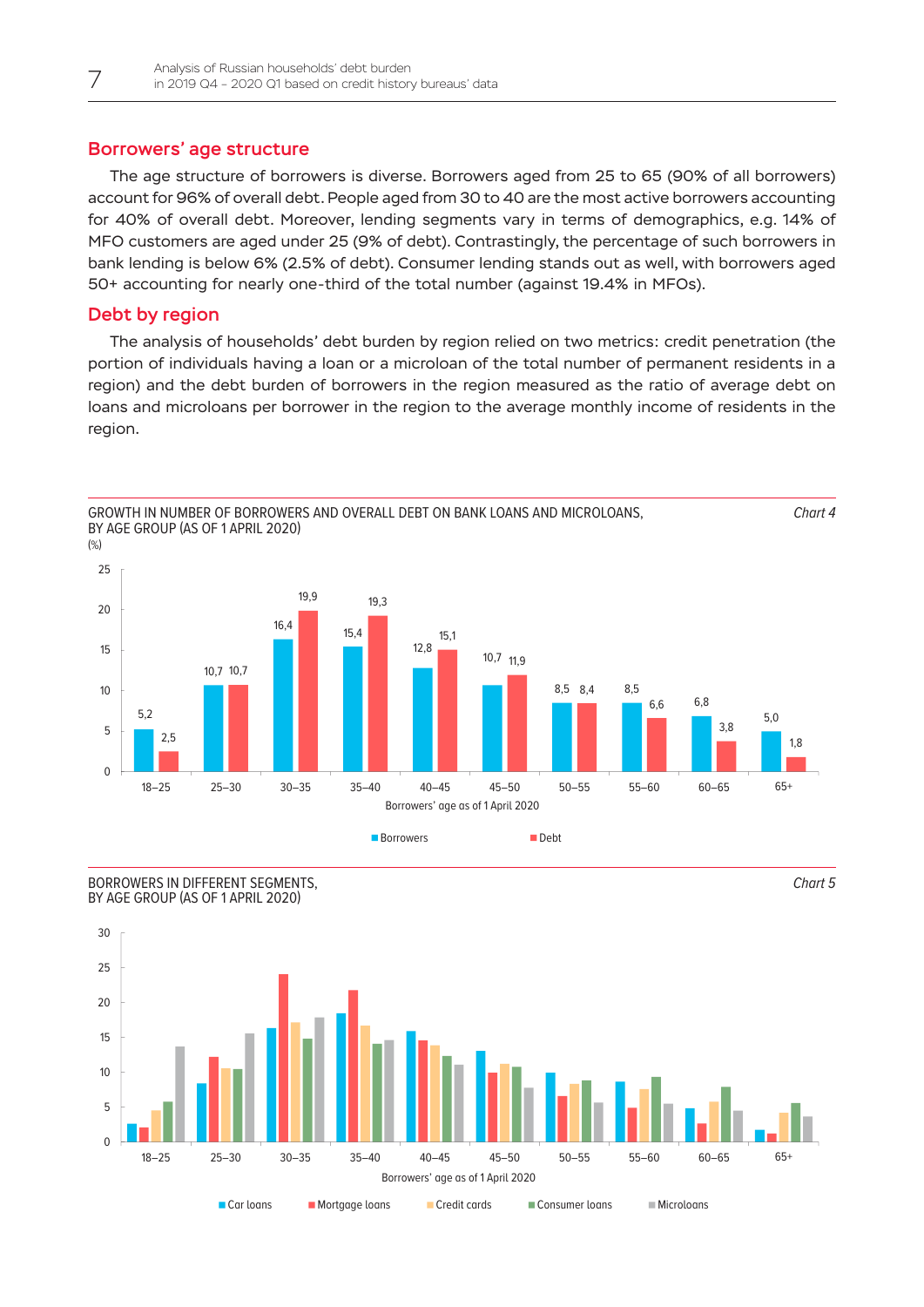Although the major economic activity centres, namely Moscow and the Moscow Region, Saint Petersburg, the Sverdlovsk and Tyumen Regions, account for over one-third of debt on loans and microloans, these regions do not have the highest credit penetration.

The median level of credit penetration across regions equals 30.6%, varying significantly from 7.5% to 39.2% in different regions (refer to Annex 2).

Borrowers' debt burden in a particular region also varies considerably. The median value of borrowers' debt equals 12.8 of households' regional average monthly income. Debt burden varies across regions from 7.8 to 21.8 of households' regional average monthly income. High debt burden is mostly typical of regions with high mortgage penetration since mortgage lending generally involves larger amounts and longer maturities than consumer lending.

As of 1 April 2020, the highest ratios of mortgage penetration were recorded in the Tyumen Region (9.4%) and the Novosibirsk Region (7.3%), as well as in Saint Petersburg and the Leningrad Region (6.7%) (with the median across regions equalling 5.3%). Mortgage penetration in Moscow and the Moscow Region is as little as 4.9%. As interest rates decrease, the same level of debt burden will imply a higher affordability of credit and lower debt servicing costs.

Broken down by region, the portfolio of unsecured consumer loans is less concentrated than that of mortgage loans, with the three largest regions accounting for only 22% of the overall portfolio (against 32% of the total mortgage portfolio). The penetration level of such loans varies from 5% to 26% across regions (with the median value equalling 19.2%). It should be noted that the penetration levels in the regions with large portfolios of unsecured consumer loans are far from maximum, specifically 12% in Moscow, 17% in Saint Petersburg, and 18% in the Moscow Region.

#### BORROWERS' AVERAGE AGE ACROSS LENDING SEGMENTS (AS OF 1 APRIL 2020)

| <b>Lending segment</b> | Borrowers' age as of loan issue date* |               | Borrowers' age as of 1 April 2020** |               |  |
|------------------------|---------------------------------------|---------------|-------------------------------------|---------------|--|
|                        | Average                               | <b>Median</b> | Average                             | <b>Median</b> |  |
| Car loans              | 39                                    | 40            |                                     |               |  |
| Mortgage loans         | 33                                    | 36            |                                     | 39            |  |
| Credit cards           | 36                                    | 38            | 40                                  |               |  |
| Consumer loans         | 39                                    | 41            | 4                                   |               |  |
| <b>Micrologns</b>      | 33                                    | 36            | 35                                  | 38            |  |

*\* Calculated by unique loans in a segment.*

*\*\* Calculated by unique borrowers in a segment.*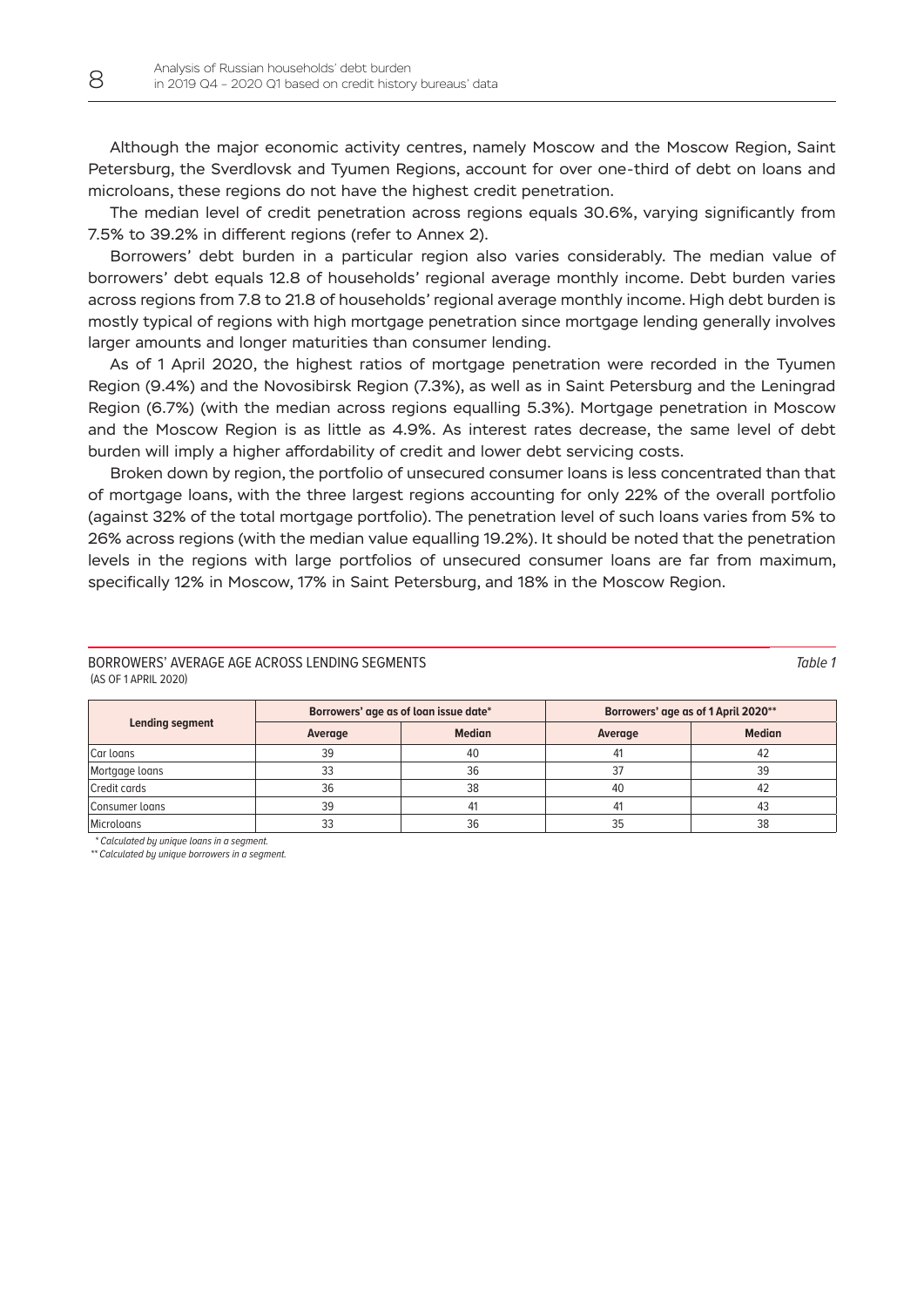## <span id="page-9-0"></span>2. BANK LENDING

Over the period from 1 October 2019 to 1 April 2020, the number of borrowers increased across all bank lending segments. This growth was most significant in mortgage lending (4.8%), followed by consumer lending (2.2%), which was associated with a relative saturation of the consumer lending market compared to the mortgage market (26.4 million consumer loan borrowers against 7.9 million mortgage borrowers as of 1 April 2020) and a shift from consumer loans to credit cards.

It is quite a common situation when a borrower has several types of credit products at a time, with such borrowers accounting for 54% of overall debt as of 1 April 2020. This situation is especially characteristic of borrowers in unsecured consumer lending, where borrowers having no other types



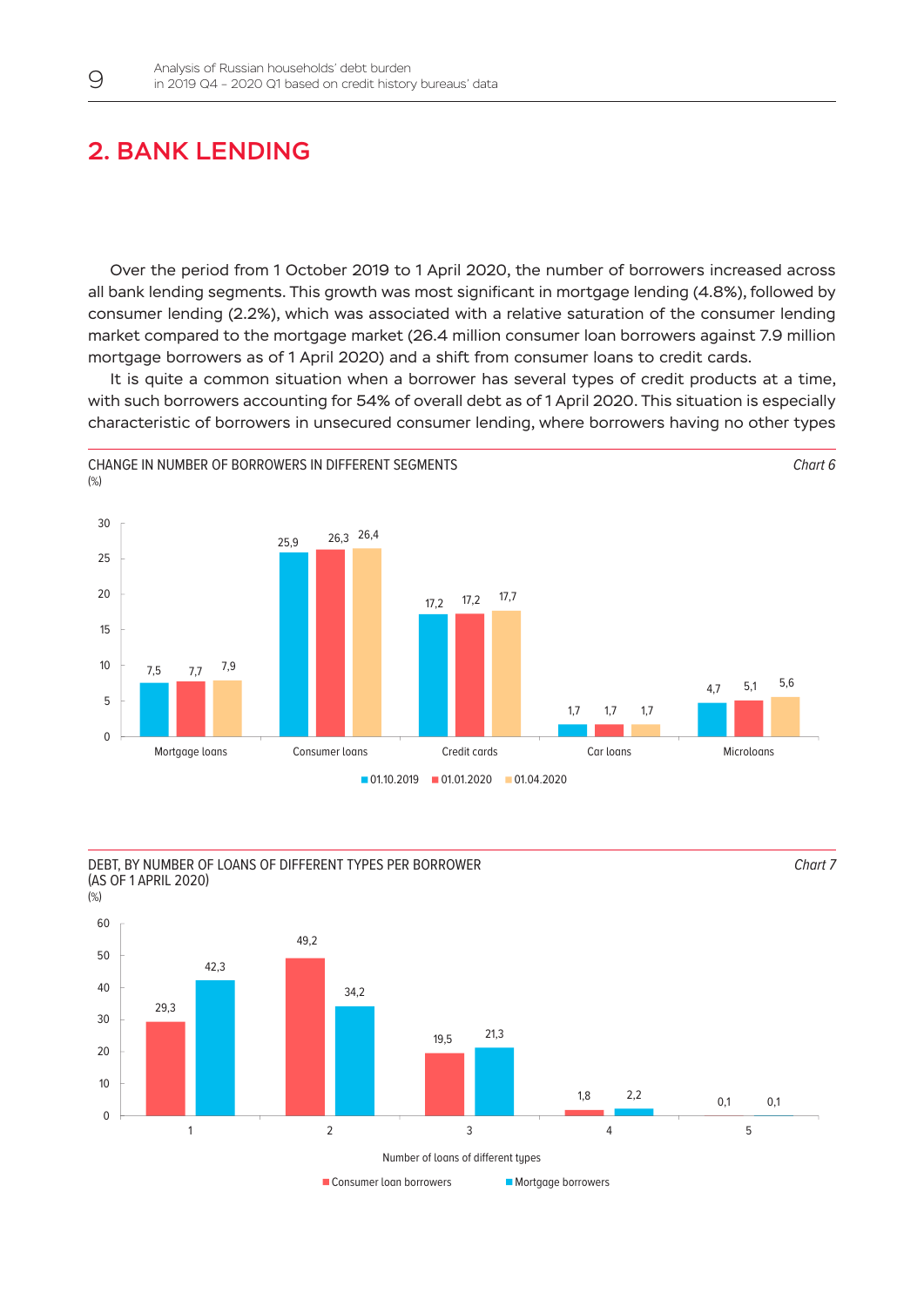of loans in addition to a consumer loan account for as little as 29% of debt on unsecured consumer loans. Among mortgage borrowers, this portion equals 42%, but continues to go down.

### Mortgage lending

Mortgage lending has a significant growth potential since the number of mortgage borrowers is relatively small. Over the period from 1 October 2019 to 1 April 2020, the percentage of borrowers having only a mortgage loan continued to decrease, while the portion of those having, in addition to a mortgage loan, an unsecured consumer loan or simultaneously a consumer loan and debt on a credit card expanded over this period. The percentage of borrowers having another loan of any type in addition to a mortgage loan increased from 46.5% to 47.5%, and of those having a consumer loan – from 34% to 35.2%. The share of non-mortgage debt among mortgage borrowers<sup>1</sup> slightly grew from 14.5% to 14.7%. If we analyse only consumer loans in addition to a mortgage loan (excluding credit cards), the share of debt on consumer loans<sup>2</sup> expanded from 10% to 10.2%. When a borrower has a mortgage loan and other types of loans simultaneously, this may involve elevated debt burden. In addition, an important aspect is the reason why mortgage loans are raised alongside other consumer loans: whether these are a mortgage loan and a loan for the down payment, or a mortgage loan and a home improvement loan, or loans for unrelated purposes.

We carried out an indirect assessment to analyse the portion of mortgage loans where respective down payments could potentially be made using a consumer loan. We assumed that a consumer loan could be used to make the down payment on a mortgage loan if it exceeded 100,000 rubles and was disbursed to any of the co-borrowers three months or less before the issue of the mortgage loan. Over the six months under review, the percentage of such loans remained almost unchanged, equalling 5.4% of the mortgage loans granted in 2019 Q3 (1.8% of the mortgage loans were issued by the same bank that had granted a consumer loan three months before), and increasing slightly to 5.5% of the mortgage loans issued in 2020 Q1 (2.1% of the mortgage loans granted by the same bank). According to long-term observations, the portion of such loans somewhat expanded, from 3.7% in 2014 to 4.4% in 2018. If a borrower raises a consumer loan to make the down payment on a mortgage loan, this may imply that it is difficult for such a borrower to save money, including



*<sup>1</sup> Mortgage borrowers' overall non-mortgage debt as percentage of mortgage borrowers' overall debt.*

*<sup>2</sup> Mortgage borrowers' overall debt on unsecured consumer loans as percentage of mortgage borrowers' overall debt.*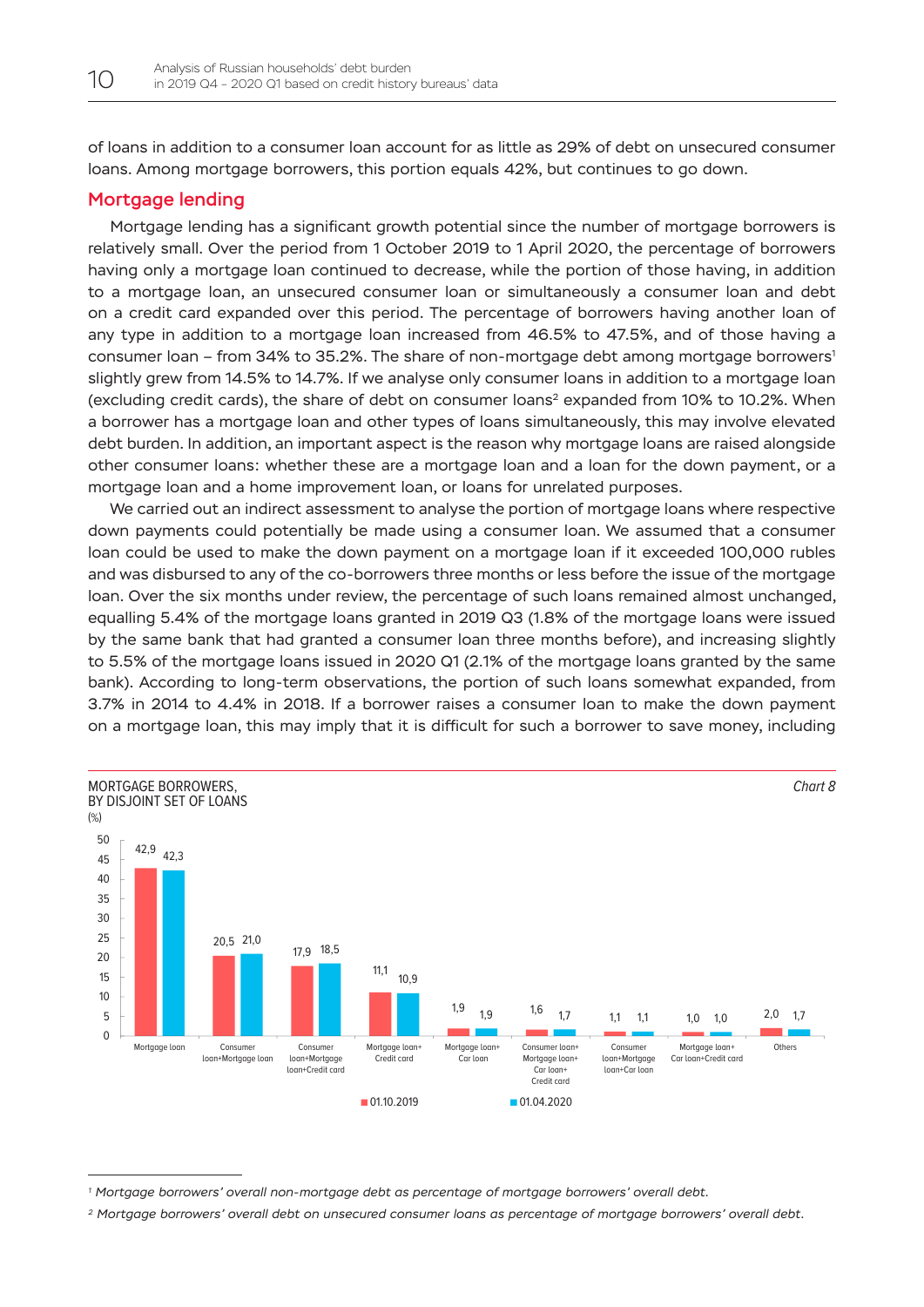because a substantial part of earnings is used to consume goods and services. Such borrowers are characterised by increased credit risk, which is evident from the dependence between the frequency of loan defaults and the amount of the down payment (for details, refer to the [report 'Measures](http://cbr.ru/Content/Document/File/94935/Consultation_Paper_191217.pdf)  [Taken by the Bank of Russia to Ensure Sustainable Mortgage Lending Development'](http://cbr.ru/Content/Document/File/94935/Consultation_Paper_191217.pdf) published in December 2019). Nonetheless, the portion of such loans is currently small and, therefore, requires no special measures to be taken.

### Unsecured consumer lending (excluding credit cards)

Unsecured consumer lending, just as mortgage lending, continues an upward trend in the percentage of borrowers having various types of loans at a time. Over the six months, the portion of such borrowers increased from 42.7% to 43.7%, and the percentage of those having a consumer loan and a mortgage loan simultaneously – from 9.9% to 10.5%. Where consumer loans are combined with other loans, the share of debt on other loans rose from 35.8% to 36.6%, and the share of mortgage debt – from 23% to 24%. In other words, there is an upward trend in unsecured lending with regard to the number of borrowers combining consumer loans with both mortgage loans and other types of loans. This combination involves the risk of delays in loan servicing by borrowers, and banks should act prudently granting such loans. Since a creditor issuing the first loan cannot limit risks related to the raising of subsequent loans by a borrower, it would be reasonable to later on consider the issue on regular PTI recalculation by banks in order to update information on borrowers' overall debt.

### Analysis of the groups of related borrowers

A potential source of systemic risks in retail lending may be the chains of agreements uniting customers into the groups of related borrowers (GRBs). Such chains may form when a borrower has debt on several loans and when a borrower has co-borrowers or loan guarantors. During a period of economic growth, the groups of related borrowers make it possible to reduce risks owing to diversification, that is, one borrower's default does not entail defaults for other borrowers in a group who are capable to service a loan instead of the defaulting borrower. However, in crisis periods,

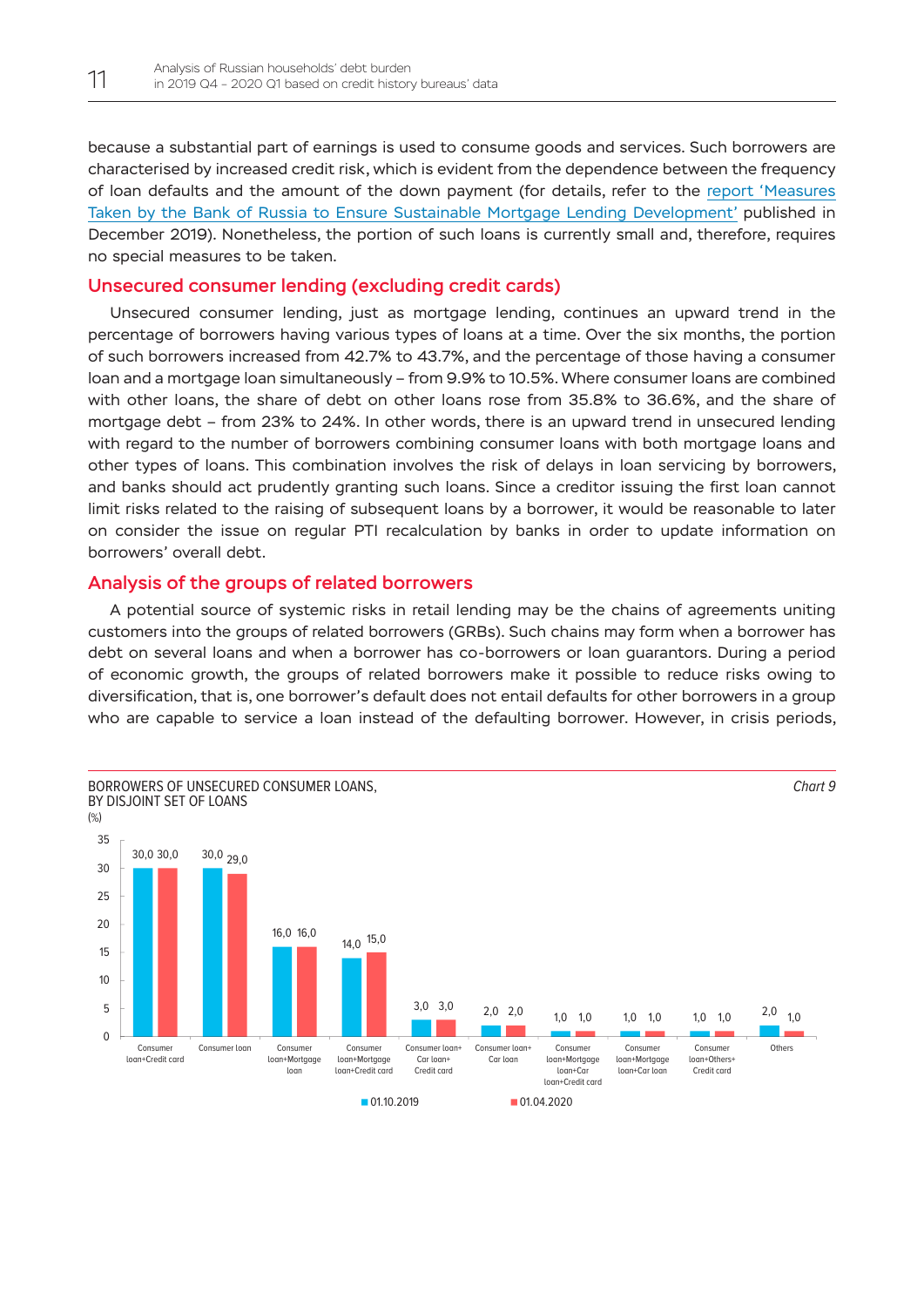the existence of such groups may amplify shocks if all borrowers in a GRB default simultaneously. The effect of dependent (correlated) defaults may occur when one of related borrowers in a group discontinues payments and other GRB members' debt burden and defaults increase.

The unique anonymised identifier of all loan agreements and borrowers enabled the identification of all existing GRBs in the Russian retail lending market. In addition, the analysis took into account only the relations arising from borrowers' joint liability under loan agreements and the existence of several loans raised by one borrower. Surety was not considered as a sign of the interrelatedness of borrowers.

According to the analysis of the scale of interrelated lending, the proportion of loans granted to GRBs as of the beginning of 2020 was limited: groups comprising three or more borrowers (with any number of loans per group) accounted for approximately 1.7% of overall debt in lending (Table 2).

The number of borrowers in such groups equals about 1.5% (Table 3), which corresponds to their share in overall debt and proves that there is no excessive debt burden as compared to conventional lending options: one borrower – one loan and two co-borrowers – one mortgage loan (Table 4).

The level of credit risk measured as the ratio of debt on overdue loans does not show that there

DISTRIBUTION OF INDIVIDUALS' OVERALL DEBT BY GRB SIZE, AS OF 1 JANUARY 2020  $(9/)$ 

|                   |      |      | <b>Number of loans per GRB, units</b> |      |      |      |       |
|-------------------|------|------|---------------------------------------|------|------|------|-------|
|                   |      |      |                                       |      |      | $5+$ |       |
|                   |      | 26.3 | 20.3                                  | 13.3 | 7.9  | 9.5  | 77.2  |
|                   |      | 5.5  | 4.8                                   | 3.6  | 2.5  | 4.5  | 21.0  |
|                   |      | 0.2  | 0.3                                   | 0.3  | 0.2  | 0.6  | 1.5   |
| GRB size, persons |      | 0.0  | 0.0                                   | 0.0  | 0.0  | 0.1  | 0.2   |
|                   | $5+$ | 0.0  | 0.0                                   | 0.0  | 0.0  | 0.0  | 0.0   |
|                   |      | 32.1 | 25.3                                  | 17.2 | 10.6 | 14.8 | 100.0 |

#### DISTRIBUTION OF BORROWERS BY GRB SIZE, AS OF 1 JANUARY 2020 (%)

|                   |      | <b>Number of loans per GRB, units</b> |      |      |     |      |       |
|-------------------|------|---------------------------------------|------|------|-----|------|-------|
|                   |      |                                       |      |      |     | $5+$ |       |
| GRB size, persons |      | 49.0                                  | 20.9 | 9.4  | 4.2 | 3.5  | 87.0  |
|                   |      | 4.0                                   | 2.9  | 1.9  | 1.2 | 1.6  | 11.5  |
|                   |      | 0.2                                   | 0.3  | 0.2  | 0.2 | 0.4  | 1.3   |
|                   |      | 0.0                                   | 0.0  | 0.0  | 0.0 | 0.1  | 0.2   |
|                   | $5+$ | 0.0                                   | 0.0  | 0.0  | 0.0 | 0.0  | 0.0   |
|                   |      | 53.2                                  | 24.0 | 11.5 | 5.6 | 5.6  | 100.0 |

is any significant difference between groups comprising three, four, five, or more related borrowers. However, we observe a positive dependence between the number of outstanding loans and the ratios of overdue debt in GRBs of any size (Table 4).

*Table 3*

*Table 2*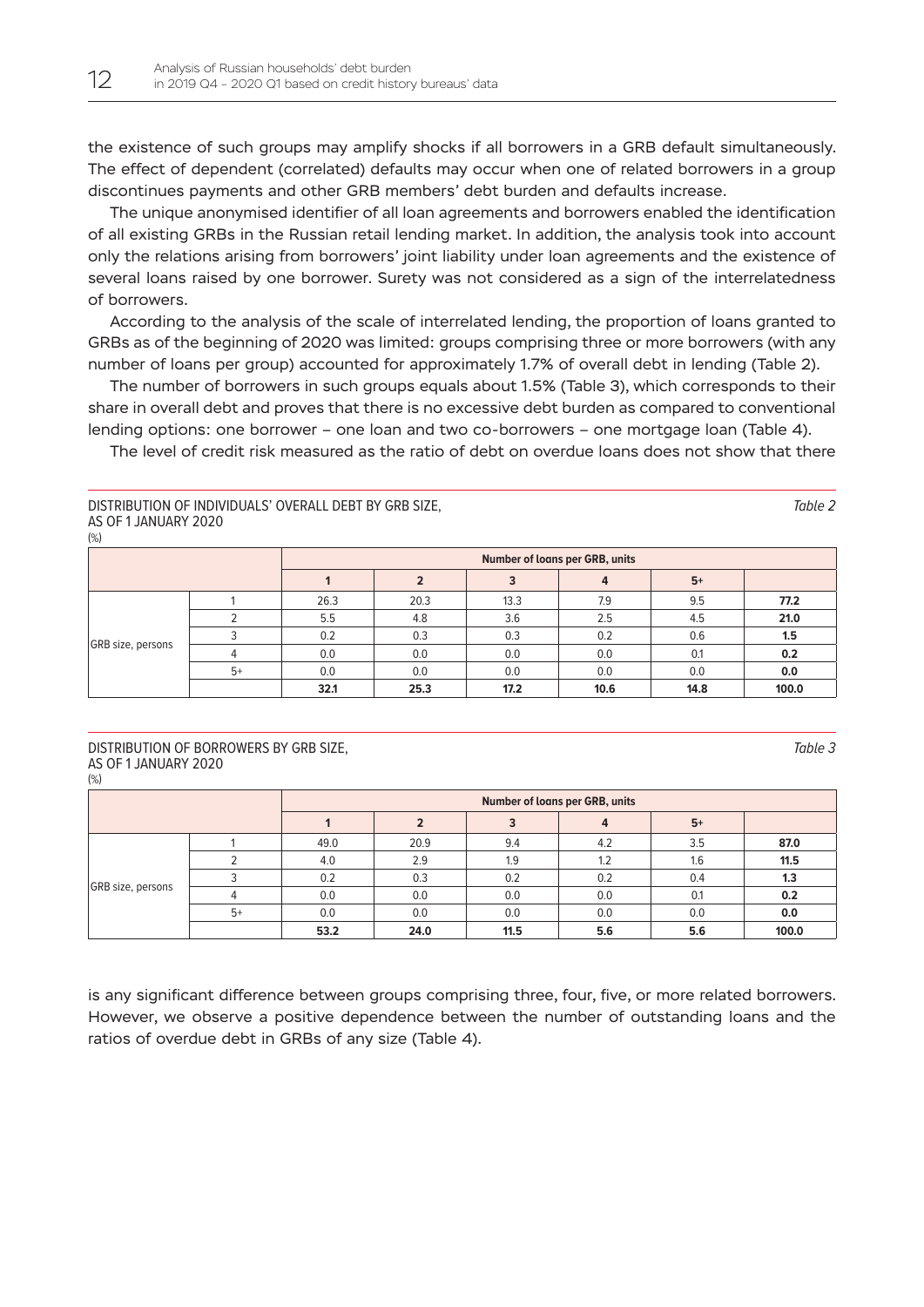#### RATIO OF OVERDUE LOANS BY GRB, AS OF 1 JANUARY 2020

(%)

|                   |      |      | <b>Number of loans per GRB, units</b> |      |      |      |      |
|-------------------|------|------|---------------------------------------|------|------|------|------|
|                   |      |      |                                       |      |      | $5+$ |      |
| GRB size, persons |      | 10.9 | 12.8                                  | 14.0 | 15.6 | 18.4 | 13.3 |
|                   |      |      | 1.8                                   | 2.7  | 3.9  | 6.0  | 2.9  |
|                   |      | 1.6  | 2.2                                   | 2.8  | 3.3  | 5.6  | 3.8  |
|                   |      | 1.6  | 1.6                                   | 1.6  | 2.6  | 4.8  | 3.7  |
|                   | $5+$ | 0.7  | 0.4                                   | 3.1  | 2.8  | 4.5  | 4.0  |
|                   |      | 9.2  | 10.6                                  | 11.4 | 12.5 | 13.9 | 11.0 |

#### AVERAGE DEBT BURDEN PER CO-BORROWER IN GRB (1 STANDS FOR AVERAGE DEBT PER PERSON)

|                   |      | <b>Number of loans per GRB, units</b> |      |      |      |      |      |
|-------------------|------|---------------------------------------|------|------|------|------|------|
|                   |      |                                       |      | 3    | 4    | $5+$ |      |
| GRB size, persons |      | 0.54                                  | 0.97 | 1.42 | 1.85 | 2.68 | 0.89 |
|                   |      | 1.39                                  | 1.67 | 1.92 | 2.17 | 2.79 | 1.82 |
|                   |      | 0.76                                  | 0.97 | 1.12 | 1.27 | 1.70 | 1.21 |
|                   |      | 0.49                                  | 0.83 | 1.01 | 1.15 | 1.63 | 1.25 |
|                   | $5+$ | 0.46                                  | 0.67 | 0.76 | 1.04 | 1.43 | 1.22 |
|                   |      | 0.60                                  | 1.05 | 1.49 | 1.90 | 2.62 | 1.00 |

This fact is explained by the linear dependence between the number of loans per GRB and the average debt amount per borrower (Table 5).

Overall, the analysis revealed no material 'chain risks' in the retail lending market at the moment. Nonetheless, since credit penetration among individuals, mainly in mortgage lending, is growing, this issue requires regular monitoring.

*Table 4*

*Table 5*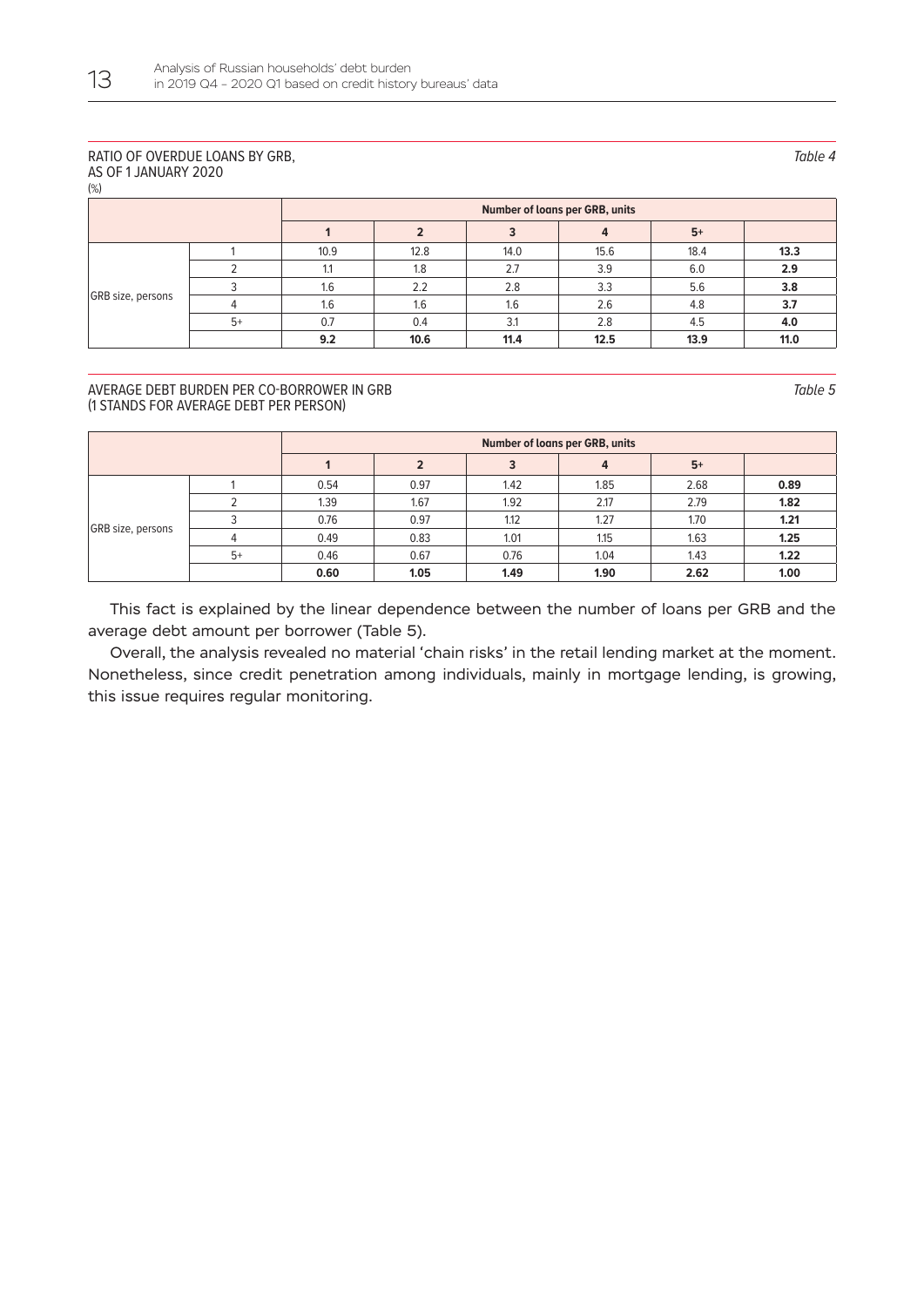## <span id="page-14-0"></span>3. MFO BORROWERS' DEBT BURDEN

The number of borrowers having at least one microloan as of 1 April 2020 totalled 5.6 million, or 7.5% of the working-age population. After 1 October 2019, when MFOs were obliged to calculate PTI, MFO borrowers' debt continued to expand. Moreover, instalment lending accounted for the largest portion of microloans, in terms of both the amount of debt and the number of borrowers – 81% and 69%, respectively. The prevalence of instalment lending was largely explained by the activity of MFOs related to credit institutions accounting for 42% of debt in this segment (one-third of the loan portfolio of the analysis sample).



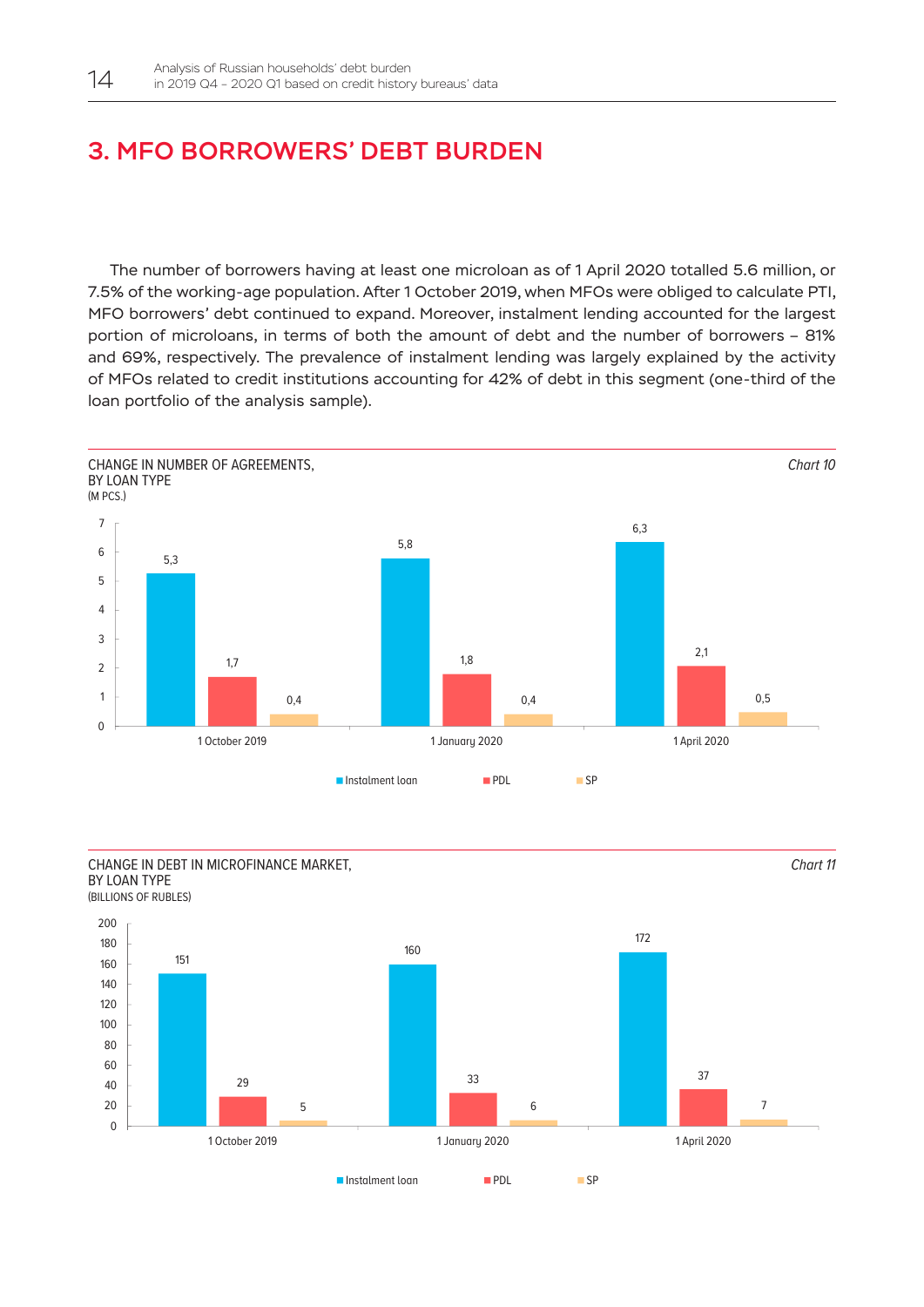#### BORROWERS, BY NUMBER OF MFO LENDERS (MILLIONS OF PERSONS)



It should be noted that along with the maximum daily interest rate on loans and microloans (no more than 1%) introduced beginning from 1 July 2019, the authorities also legislatively stipulated the category of the so-called special loan product (a subtype of a payday loan (PDL) with the initial amount of up to 10,000 rubles disbursed for no more than 15 days' – SP) which has not yet become widespread in the market (Charts 10 and 11).

According to the breakdown of borrowers by the number of microloans and creditors as a characteristic of debt burden as of 1 April 2020, only every fourth borrower (24%) raised funds from two or more MFOs, and 1.5 million people (or 28% of all MFO borrowers) had debt on two or more microloans simultaneously. Therefore, borrowers' debt burden by the number of loans per borrower is generally moderate in the microfinance market. Moreover, the payday loan (PDL) segment is characterised by a higher percentage of borrowers having microloans from two or more MFOs compared with instalment lending – 22% and 17%, respectively (Chart 12). One of the probable reasons behind this is that borrowers circumvent the restrictions established by the basic standard<sup>2</sup> in order to refinance their debt.

The most troubled segment in microfinance is payday lending where the portion of debt overdue at least one day<sup>3</sup> is twice as high as in instalment lending - 81% against 44%, respectively. This may be partially explained by the structure of debt repayment in the PDL segment (in a lump sum at the maturity date). Overall, such a high level of overdue debt in PDL is typical of this microfinance segment: traditionally, the percentage of microloans not serviced for over 90 days varies from 45% to 60%.4 It should be noted that the share of overdue debt slightly increased (from 79% to 81%) over the six months (from 1 October 2019). To a certain extent, this may be associated with the first week after the restrictions were implemented due to the epidemiological situation, when companies

*<sup>1</sup> Article 6.2 of Federal Law No. 353-FZ, dated 21 December 2013, 'On Consumer Loans'. The key feature of this type of loans (microloans) is that they are not subject to the PTI calculation requirements, and this loan product is most typical of the microfinance market.* 

*<sup>2</sup> The basic standard to protect the rights and interests of individuals and legal entities receiving financial services provided by members of the financial market self-regulatory organisations of microfinance institutions. An MFO may not grant another microloan to a borrower if the latter already has a microloan disbursed by the same MFO as of the moment when the borrower's application is considered. This requirement is applicable to microloans disbursed for a period from 7 to 30 days in the amount of over 3,000 rubles.*

*<sup>3</sup> The ratio of total payments on microloans overdue more than one day to overall current debt of the MFOs under review.*

*<sup>4</sup> According to MFOs' statements submitted to the Bank of Russia.*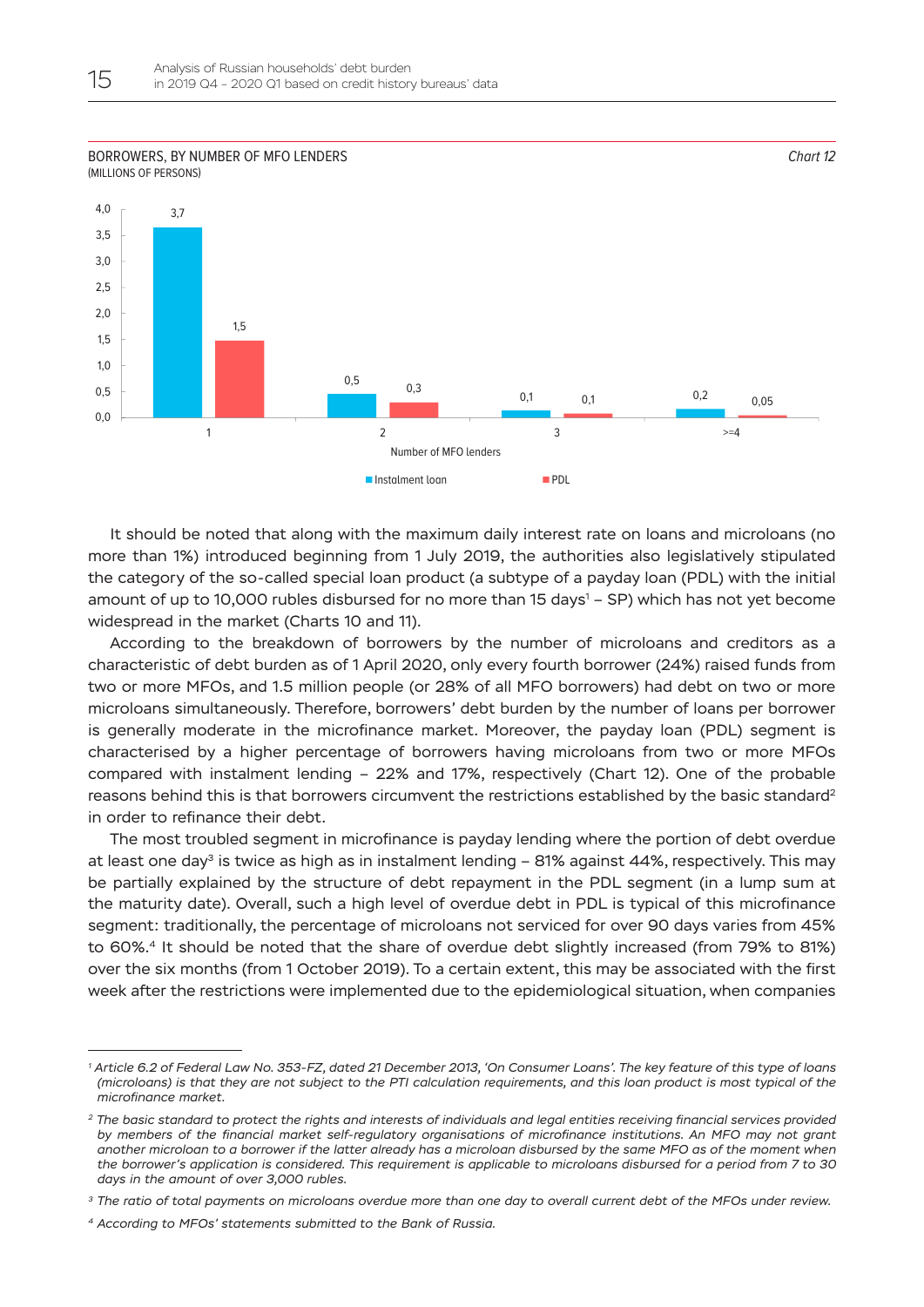#### BORROWERS, BY OVERDUE DEBT RATIO (INSTALMENT LOANS) (MILLIONS OF PERSONS)



*Chart 13*

*Chart 14*

BORROWERS, BY OVERDUE DEBT RATIO (PAYDAY LOANS) (MILLIONS OF PERSONS)



had to close their offices and borrowers were unable to repay their offline microloans. Moreover, debt collection and sales processes were suspended.

The level of individual borrowers' payment defaults in instalment lending is considerably lower. Specifically, only 17% of borrowers in the PDL segment do not have overdue payments, while this portion in instalment lending exceeds one-half – 57%. However, risks to MFOs' financial standing are generally concentrated in the instalment segment accounting for two-thirds (68%) of overdue debt, which is because the share of this segment in the market is large (Charts 13 and 14).

According to the analysis of MFO borrowers' age groups, younger borrowers aged under 40 or 40 demonstrate the highest demand for microloans (61% of debt in the market). Contrastingly, the median amount of a disbursed microloan is larger among older people: 8,600 rubles – the median for borrowers aged under 40 or 40, and 13,400 rubles – the median for borrowers aged 40+. Younger people also raise PDLs considerably more often than instalment loans (Chart 15). This may be explained by lower restrictions within MFOs' scoring procedures or their absence in the PDL segment. It should be noted that MFOs' older borrowers account for a smaller portion of overdue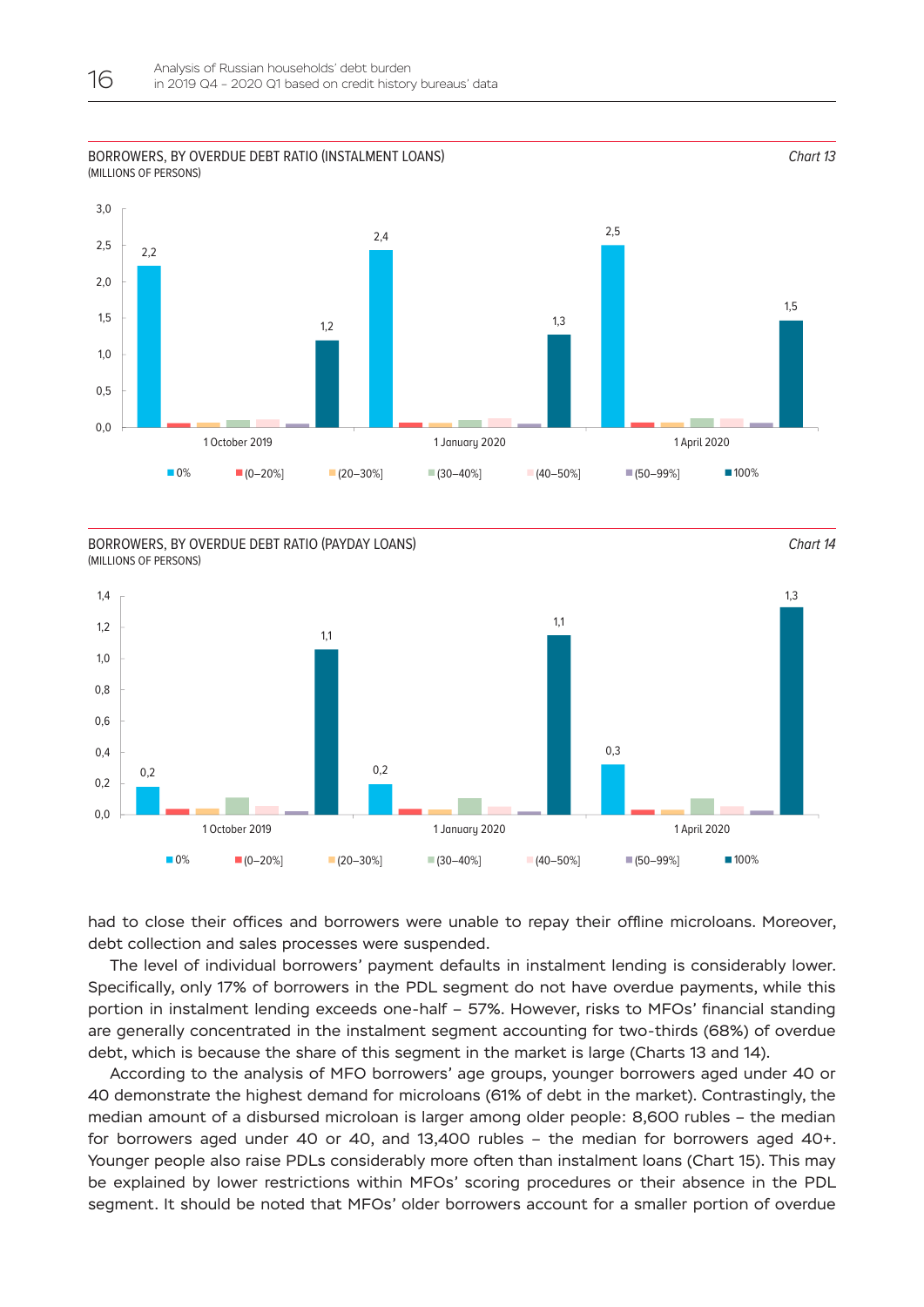

debt, that is, these are young people who are predominantly responsible for troubled assets in this market.

The structure of MFO borrowers' overdue debt is of certain interest as well. As of 1 April 2020, over one-third (38%) of borrowers had payments overdue more than six months, in the first place; and secondly, these borrowers accounted for one-half of overall overdue debt as of the reporting date. Of the borrowers having debt overdue less than 90 days as of 1 October 2019, 15% of people managed to repay their overdue debt. Of all MFO borrowers as of 1 April 2020, 20% had no overdue debt both six months before and as of the reporting date, that is, they maintained good payment discipline (Charts 16 and 17).

It is worth reminding that among the first measures limiting debt burden in the microfinance market, the Bank of Russia established the overpayment threshold for interest, penalties, and other charges stipulated by the agreement of the original principal of a microloan disbursed (the maximum ratio of accrued interest – X). This measure was first implemented in 2016 when the ratio of accrued interest was limited to 4. It was subsequently tightened several times, and beginning from 1 January

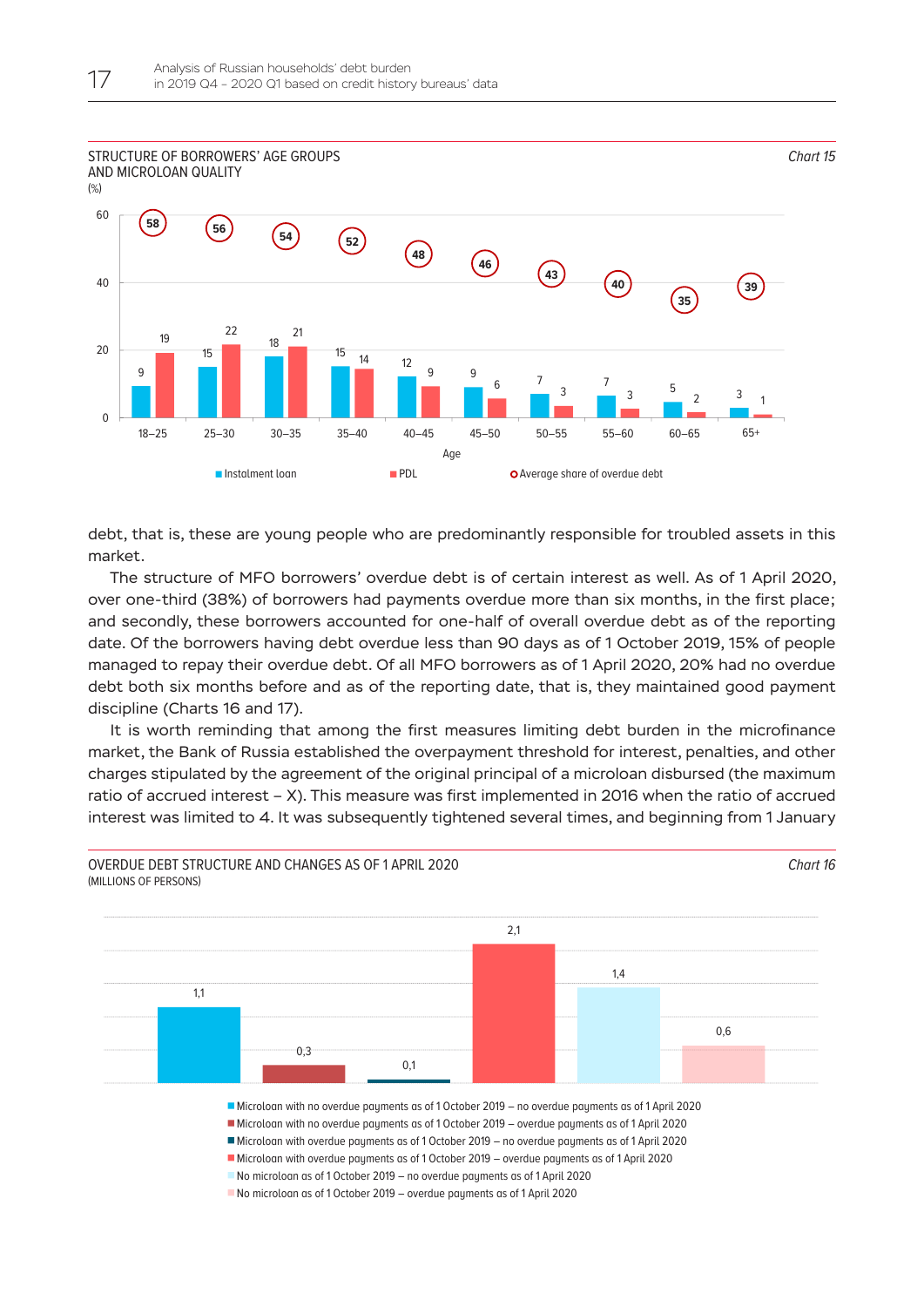## 41,1 17,7 1,5 107,0 34,3 13,0 Microloan with no overdue payments as of 1 October 2019 – no overdue payments as of 1 April 2020 Microloan with no overdue payments as of 1 October 2019 – overdue payments as of 1 April 2020 Microloan with overdue payments as of 1 October 2019 – no overdue payments as of 1 April 2020 Microloan with overdue payments as of 1 October 2019 – overdue payments as of 1 April 2020 ■ No microloan as of 1 October 2019 – no overdue payments as of 1 April 2020 No microloan as of 1 October 2019 – overdue payments as of 1 April 2020 OVERDUE DEBT STRUCTURE AND CHANGES AS OF 1 APRIL 2020 (BILLIONS OF RUBLES) *Chart 17*

2020 it may not exceed 1.5.5 According to the analysis (Chart 18), MFOs complied with the maximum ratio of accrued interest for all the thresholds effective throughout 2019 and at the beginning of 2020 in relation to nearly all borrowers. As regards older-generation loans, there is an upward trend in the portion of borrowers in the cohorts having a higher ratio of accrued interest. For this reason, it will be possible to draw more correct conclusions about how MFOs comply with the effective maximum ratio of accrued interest (1.5X) later on, as the microloan portfolio matures.



\* For ratio 2.5Х of accrued interest, the calculation included microloans issued from 28 January through 30 June 2019; for ratio 2Х – from 1 July through 31 December 2019; for ratio 1.5X – from 1 January 2020. These data may be underestimated since they do not take into account the amount of interest and other income accrued and paid over the period.

*5 Clause 24, Article 5 of Federal Law No. 353-FZ, dated 21 December 2013, 'On Consumer Loans'.*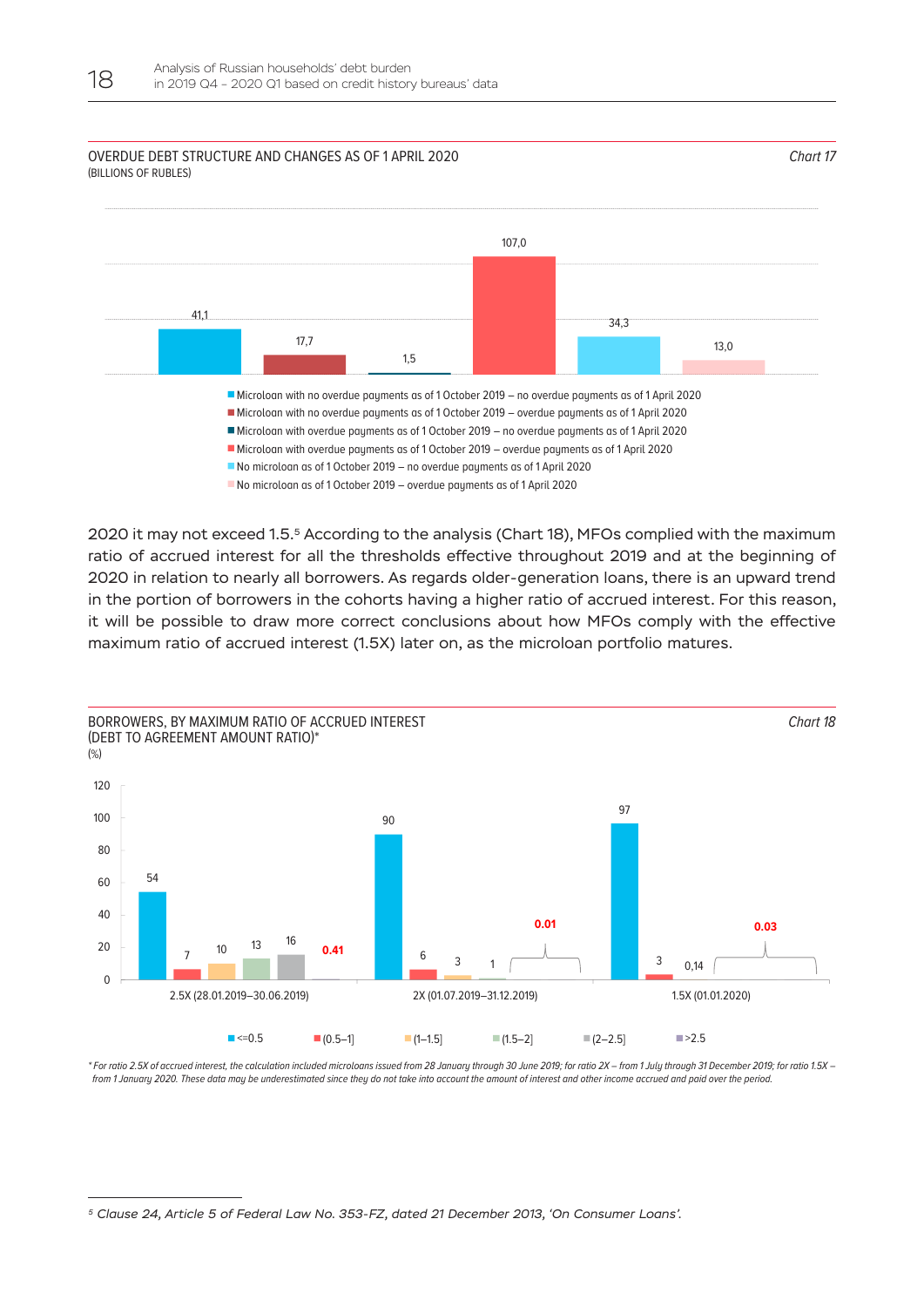## <span id="page-19-0"></span>**CONCLUSION**

After the Bank of Russia introduced the payment-to-income ratio, the growth of unsecured consumer lending slowed down to a certain extent. Nonetheless, the customer base of both banks and MFOs continued to expand and renew. Although a part of people apply for a microloan already having a bank loan, the percentage of such borrowers is currently not high. Over the period under review, from 1 October 2019 to 1 April 2020, there was no rise in risks related to the restrictions on lending to bank borrowers and their shift to MFOs.

In the future, PTI will become increasingly important in the regulation: as the financial market develops, the number of borrowers having debt on several credit products simultaneously and the number of people having debt on both loans and microloans at a time grow. In order to timely limit the risks of an increase in households' debt burden, the regulator needs an instrument making it possible to limit the risks of excessive debt, while maintaining the affordability of loans for borrowers with lower risk levels. According to international experience, regulators apply quantity restrictions to limit the proportion of loans granted to borrowers with high PTI.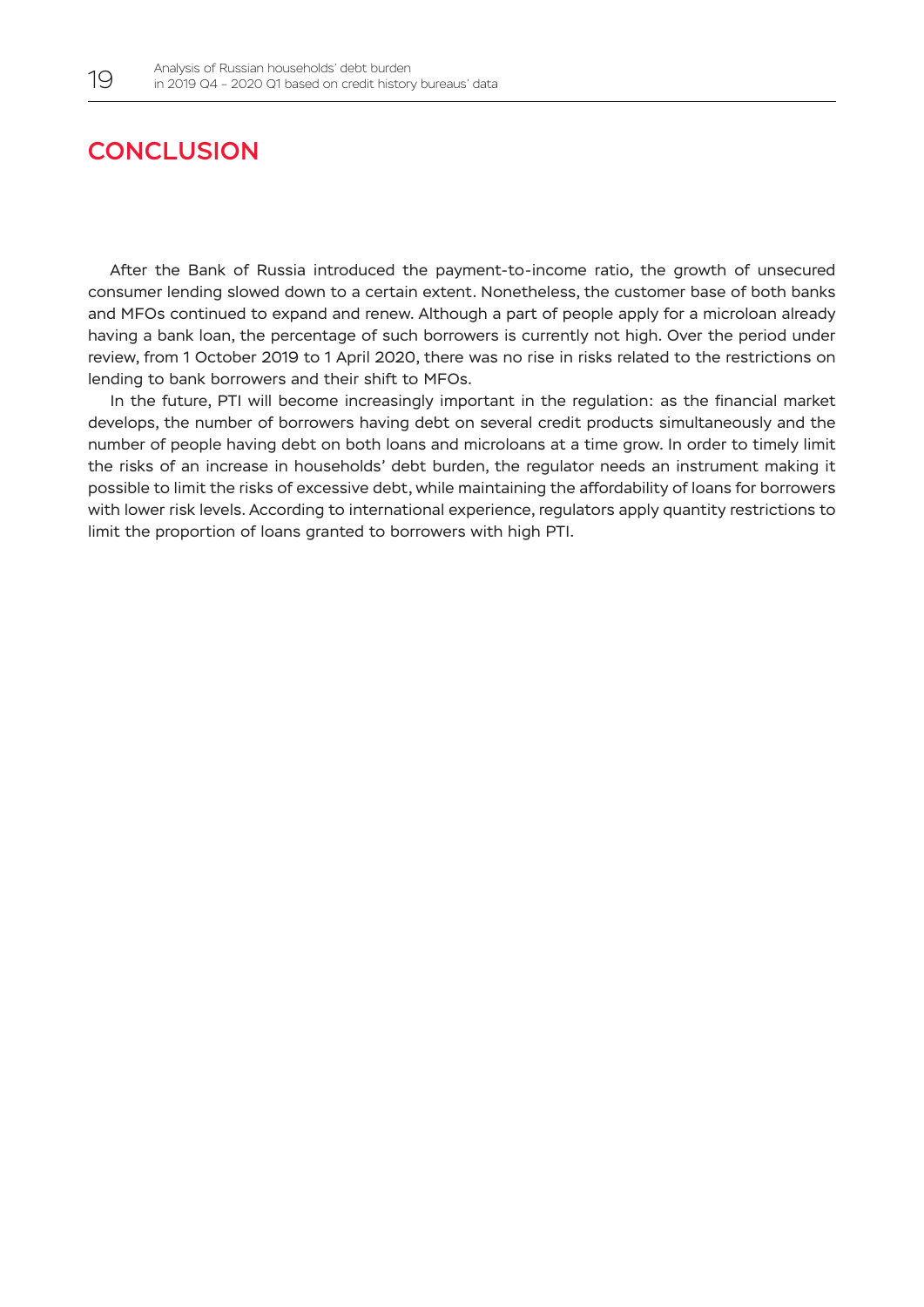## <span id="page-20-0"></span>ANNEXES

## Annex 1. Description of data used

## **1.1. Data composition**

Anonymised data were requested from the CHBs in a single format:

- a borrower's unique identifier;
- a borrower's year of birth;
- a borrower's region of registration/residence;
- **•**  dates of loan (microloan) issue and repayment, and of the latest update of information on a loan;
- **•**  data on the institution that issued a loan (microloan) (taxpayer identification number and primary state registration number);
- a loan type (mortgage loan, car loan, unsecured consumer loan,<sup>1</sup> credit card, microloan, other)
- overdue debt on a loan (microloan) as of the date;
- **•**  total debt (including debt on accrued interest, fines and penalties) on a loan (microloan) as of the date;
- **•**  the amount of debt or limit as of the issue date of a loan, a microloan, or a credit card;
- the existence of collateral.

The limitation of the analysis is that a credit history does not include information on a borrower's income (this indicator is not on the list of the information to be provided to CHBs by credit history sources).<sup>2</sup> Therefore, it is impossible to calculate the debt burden of individual bank customers.

A borrower's unique identifier was formed by the CHBs for data anonymisation. No other data on a borrower's identity were requested from the CHBs. It was possible to deduplicate loans (microloans) recorded at more than one CHB.<sup>3</sup> Borrowers' unique identifiers made it possible to calculate the number of loans (microloans) and analyse the combination of different loan (microloan) types per borrower.

As of 1 April 2020, three CHBs provided approximately 270 million records on loans (microloans).

### VOLUME OF DATA RECEIVED

|                                                    | CHB ' | CHB <sub>2</sub> | CID<br><b>UND 3</b> |
|----------------------------------------------------|-------|------------------|---------------------|
| r of records as of 1 April 2020, million<br>Number | 114   | O(<br>οu         | $\sim$              |

*<sup>1</sup> Cash loans and POS loans.*

*<sup>2</sup> According to Federal Law No. 218-FZ, dated 30 December 2004, 'On Credit Histories'.*

*<sup>3</sup> A creditor may submit information on the same loan to several CHBs. When aggregate indicators are measured for the*  lending market, it is necessary to ensure that such a loan is taken into account only once, that is, to avoid duplication. *This requires the deduplication of loans.*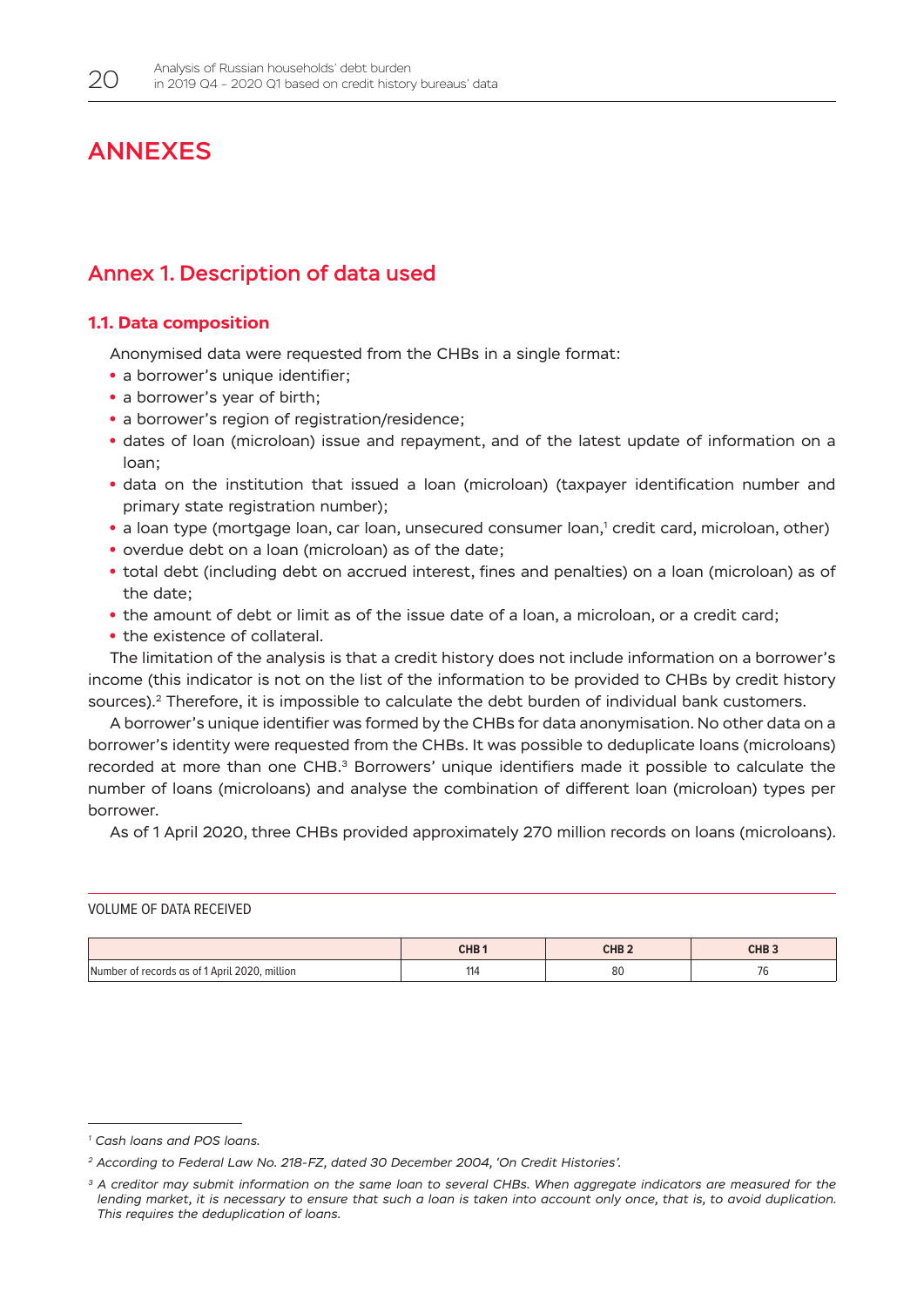### <span id="page-21-0"></span>**1.2. Data processing**

The analysis relied on information from banks and MFOs providing data to the CHBs reviewed. Creditors often submit information on issued loans (microloans) to several CHBs simultaneously, which entails data duplication. Therefore, in order to deduplicate the information, we applied the following approaches:

- 1. For every bank, we calculated the number of records on loans at each CHB. The further analysis only used the information from the CHB that had the largest number of records on a bank's borrowers.
- 2. For every MFO, we used data from the CHB that gave the least error compared with the reporting submitted to the Bank of Russia on respective control metrics.

This significantly reduced the volume of data and eliminated the duplication of records on the same borrowers from different CHBs. The unique contract identifier (UCI) introduced on 1 October 2019 improves the quality of data deduplication. However, as of 1 April 2020, the portion of records with UCIs was only 60%.

The survey enabled the comparison of the databases of the three largest CHBs, which is important in terms of how creditors use information to assess a borrower's debt burden. Beginning from 1 October 2019, banks and microfinance organisations shall calculate PTI on newly issued retail loans. PTI is measured as the ratio of a borrower's payments on all loans (microloans) to income. To calculate total payments on a borrower's loans (microloans), a credit institution needs to request relevant information from a CHB. According to the analysis of the three largest CHBs, all the three bureaus have identical information on as little as 28% of borrowers, which means that a creditor needs to apply to any of these CHBs to calculate these customers' PTI. As to all other borrowers, either only one CHB has relevant information, or several CHBs have data on different loans provided to them by different banks. Therefore, a bank has to request information from several CHBs in order to assess a borrower's exposure correctly.

For every bank, debt on particular loan portfolios (mortgage loans, car loans, unsecured consumer loans) calculated based on the information from the CHBs was compared against the data of Reporting Form 0409115 'Information on the quality of assets of a credit institution (banking group)'. Additionally, for every bank, we compared debt in individual regions against the data of Reporting Form 0409316 'Information on loans granted to individuals'. This enabled additional control of the quality of data obtained from the CHBs.

The information from the CHBs and the reporting forms were comparable for the majority of banks. However, discrepancies were revealed in relation to individual banks (mostly, towards higher values according to the CHBs' information). The reason for these discrepancies is that Reporting Form 0409115 does not take into account debt on loans recorded in off-balance-sheet accounts (e.g., information on debt on written-off loans), securitised loans, as well as interest, fines, penalties and forfeits charged on loans. For those banks who transferred the portfolios of bad loans to collectors or closed loans after the writing-off of uncollectible debt, submitting the relevant information to the CHBs, the aggregate data on the portfolio according to the CHBs' information are close to the supervisory reporting.

To carry out further analysis, in relation to banks, we selected only those loans where debt as of the relevant date exceeded 10,000 rubles, there was no collateral (except mortgage and car loans), and the information on a loan (microloan) was last updated at least 12 months before the reporting date. As of 1 April 2020, nearly 3.9 million people had outstanding loans in the amount of up to 10,000 rubles. However, the accounting of such loans hardly changes the size of loan portfolios. Outstanding debt on such loans is as little as 0.3% of debt in the overall loan portfolio.

For each MFO, its control metrics (overall debt in the microloan portfolio, the numbers of microloan agreements and borrowers) obtained based on the CHBs' data were compared against the data of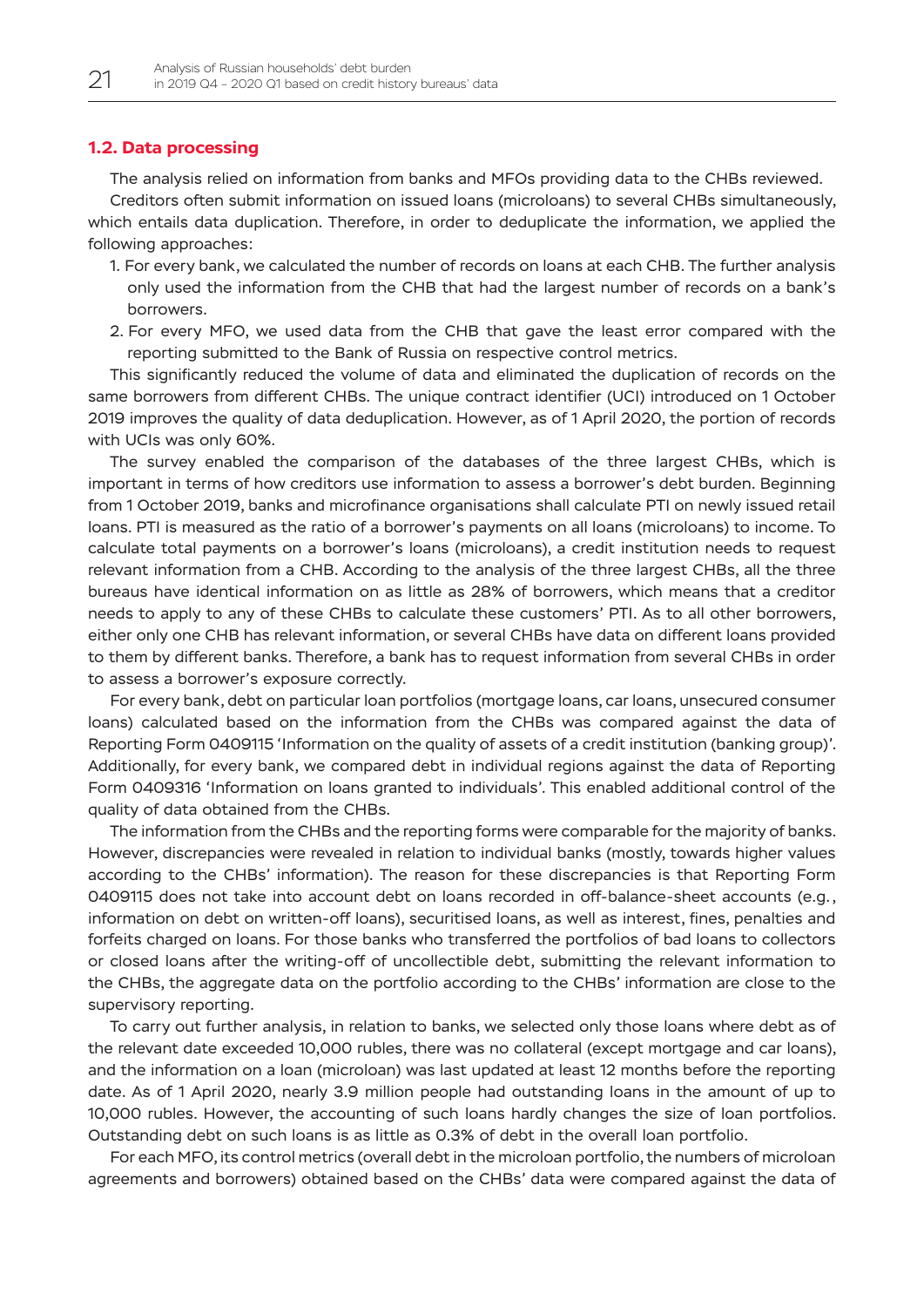Reporting Forms 0420840 'Statement of microfinance activity of a microfinance company' and 0420846 'Statement of microfinance activity of a microcredit company'.

Overall, the quality of data on the majority of the largest MFOs may be considered to be satisfactory. However, as compared to banks, the general quality of data submitted by MFOs to the CHBs is currently lower, while showing positive changes. This survey did not include the information on MFOs where the quality of data was inadequate.

In contrast to bank lending, microloans with the original amount of an agreement below 10,000 rubles make a significant portion of the microfinance market. As of 1 April 2020, according to the reporting submitted by MFOs to the Bank of Russia, the average amount of microloans disbursed to individuals equalled 11,300 rubles across the market in general. Therefore, in relation to MFOs, the analysis took into account all microloans. The final sample for the analysis totalled 80.2% of the consumer microfinance market. Therefore, we may say that the study was representative.

To calculate regional statistics, we used the All-Russian Classifier of Administrative-Territorial Entities (OKATO) based on one of the following fields (in priority order): a borrower's residential postal code, passport-issuing region or registration postal code. These indices were compared against OKATO based on data from the Federal Information Address System (FIAS).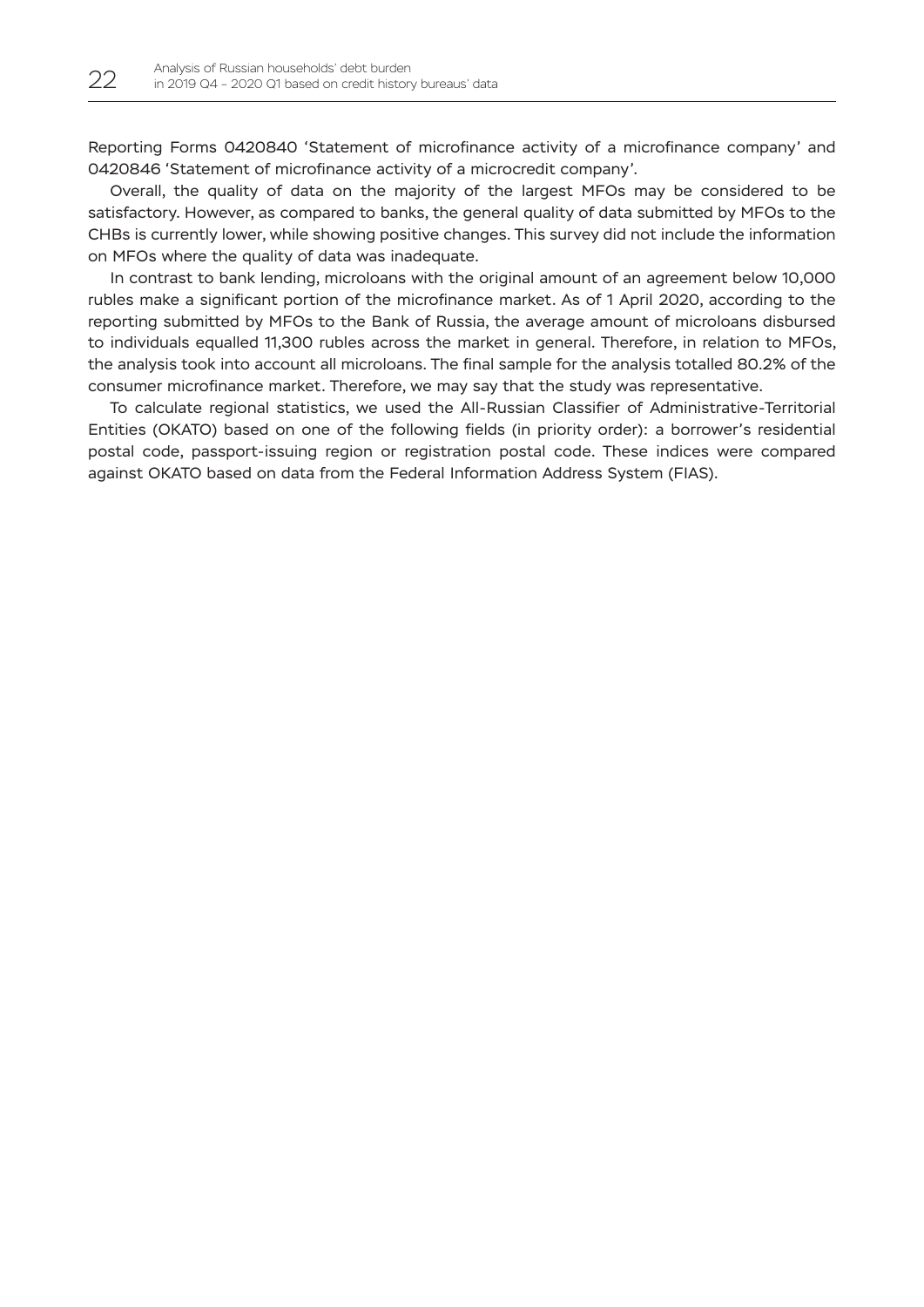## <span id="page-23-0"></span>Annex 2. Credit penetration and debt burden, by region (as of 1 April 2020)

Credit penetration is the ratio of the number of borrowers in a region as of the reporting date to the number of permanent residents as of the beginning of the calendar year.

| <b>Region</b>              | <b>Credit penetration</b><br>(MFOs), % | <b>Credit penetration</b><br>(mortgage loans), % | <b>Credit penetration (consumer</b><br>loans, excluding credit cards), % | <b>Credit penetration</b><br>(total), % |
|----------------------------|----------------------------------------|--------------------------------------------------|--------------------------------------------------------------------------|-----------------------------------------|
| Altai Territory            | 5.3                                    | 5.3                                              | 21.6                                                                     | 33.8                                    |
| Amur Region                | 4.8                                    | 5.3                                              | 24.0                                                                     | 35.7                                    |
| Arkhangelsk Region         | 4.2                                    | 7.3                                              | 20.0                                                                     | 32.3                                    |
| Astrakhan Region           | 4.2                                    | 4.3                                              | 21.8                                                                     | 31.0                                    |
| <b>Belgorod Region</b>     | 3.8                                    | 4.3                                              | 19.6                                                                     | 29.5                                    |
| <b>Bryansk Region</b>      | 3.0                                    | 5.0                                              | 16.9                                                                     | 26.5                                    |
| <b>Vladimir Region</b>     | 3.4                                    | 4.9                                              | 16.5                                                                     | 26.4                                    |
| <b>Volgograd Region</b>    | 4.1                                    | 4.6                                              | 17.7                                                                     | 28.1                                    |
| Vologda Region             | 3.6                                    | 7.1                                              | 20.1                                                                     | 31.1                                    |
| Voronezh Region            | 3.1                                    | 5.4                                              | 16.9                                                                     | 26.9                                    |
| Moscow                     | 2.6                                    | 3.9                                              | 12.3                                                                     | 23.7                                    |
| Saint Petersburg           | 3.0                                    | 6.9                                              | 15.7                                                                     | 30.7                                    |
| Sevastopol                 | 5.9                                    | 5.1                                              | 15.4                                                                     | 37.4                                    |
| Jewish Autonomous Region   | 6.9                                    | 4.2                                              | 22.2                                                                     | 33.9                                    |
| Zabaikalye Territory       | 6.5                                    | 4.6                                              | 23.3                                                                     | 34.9                                    |
| Ivanovo Region             | 4.2                                    | 4.2                                              | 15.9                                                                     | 26.0                                    |
| <b>Irkutsk Region</b>      | 5.5                                    | 6.5                                              | 24.1                                                                     | 37.2                                    |
| Kabardino-Balkar Republic  | 3.4                                    | 2.1                                              | 14.8                                                                     | 20.6                                    |
| Kaliningrad Region         | 3.3                                    | 4.7                                              | 18.1                                                                     | 29.4                                    |
| Kaluga Region              | 3.5                                    | 6.2                                              | 18.1                                                                     | 29.2                                    |
| Kamchatka Territory        | 4.0                                    | 4.9                                              | 22.0                                                                     | 33.1                                    |
| Karachay-Cherkess Republic | 4.2                                    | 2.5                                              | 18.7                                                                     | 25.7                                    |
| Kemerovo Region            | 5.4                                    | 5.9                                              | 22.2                                                                     | 34.0                                    |
| Kirov Region               | 4.0                                    | 6.9                                              | 19.3                                                                     | 30.6                                    |
| Kostroma Region            | 3.7                                    | 5.4                                              | 17.8                                                                     | 28.3                                    |
| Krasnodar Territory        | 4.3                                    | 4.3                                              | 19.8                                                                     | 30.9                                    |
| Krasnoyarsk Territory      | 4.3                                    | 6.8                                              | 22.6                                                                     | 35.0                                    |
| Kurgan Region              | 5.6                                    | 5.5                                              | 22.0                                                                     | 33.8                                    |
| Kursk Region               | 3.5                                    | 5.1                                              | 19.1                                                                     | 29.3                                    |
| Leningrad Region           | 3.5                                    | 5.3                                              | 17.3                                                                     | 29.2                                    |
| Lipetsk Region             | 3.4                                    | 4.8                                              | 18.1                                                                     | 27.7                                    |
| Magadan Region             | 4.0                                    | 7.8                                              | 24.3                                                                     | 37.7                                    |
| <b>Moscow Region</b>       | 3.9                                    | 6.0                                              | 18.2                                                                     | 31.7                                    |
| Murmansk Region            | 4.2                                    | 5.1                                              | 22.9                                                                     | 34.9                                    |
| Nizhny Novgorod Region     | 3.7                                    | 5.6                                              | 17.5                                                                     | 28.1                                    |
| Novgorod Region            | 3.9                                    | 5.3                                              | 18.5                                                                     | 29.9                                    |
| Novosibirsk Region         | 4.6                                    | 7.1                                              | 21.3                                                                     | 34.3                                    |
| Omsk Region                | 4.9                                    | 5.7                                              | 21.0                                                                     | 33.1                                    |
| Orenburg Region            | 4.6                                    | 6.5                                              | 22.3                                                                     | 34.3                                    |
| Orel Region                | 3.9                                    | 5.7                                              | 18.8                                                                     | 29.6                                    |
| Penza Region               | 3.4                                    | 5.4                                              | 17.5                                                                     | 27.1                                    |
| Perm Territory             | 4.8                                    | $7.0\,$                                          | 20.9                                                                     | 33.6                                    |
| Primorye Territory         | 4.8                                    | 4.0                                              | 20.8                                                                     | 31.2                                    |
| Pskov Region               | 3.9                                    | 4.3                                              | 18.5                                                                     | 29.6                                    |
| Republic of Adygeya        | 5.0                                    | 3.1                                              | 21.0                                                                     | 30.4                                    |
| Altai Republic             | 8.4                                    | 2.3                                              | 26.0                                                                     | 37.8                                    |
| Republic of Bashkortostan  | 4.7                                    | 6.6                                              | 19.6                                                                     | 31.1                                    |
| Republic of Buryatia       | 5.4                                    | 4.1                                              | 23.0                                                                     | 34.5                                    |
| Republic of Dagestan       | 1.5                                    | 0.6                                              | 5.9                                                                      | 8.4                                     |
| Republic of Ingushetia     | 0.9                                    | $0.2\,$                                          | 5.8                                                                      | 7.5                                     |
| Republic of Kalmykia       | 6.1                                    | 4.9                                              | 23.5                                                                     | 34.5                                    |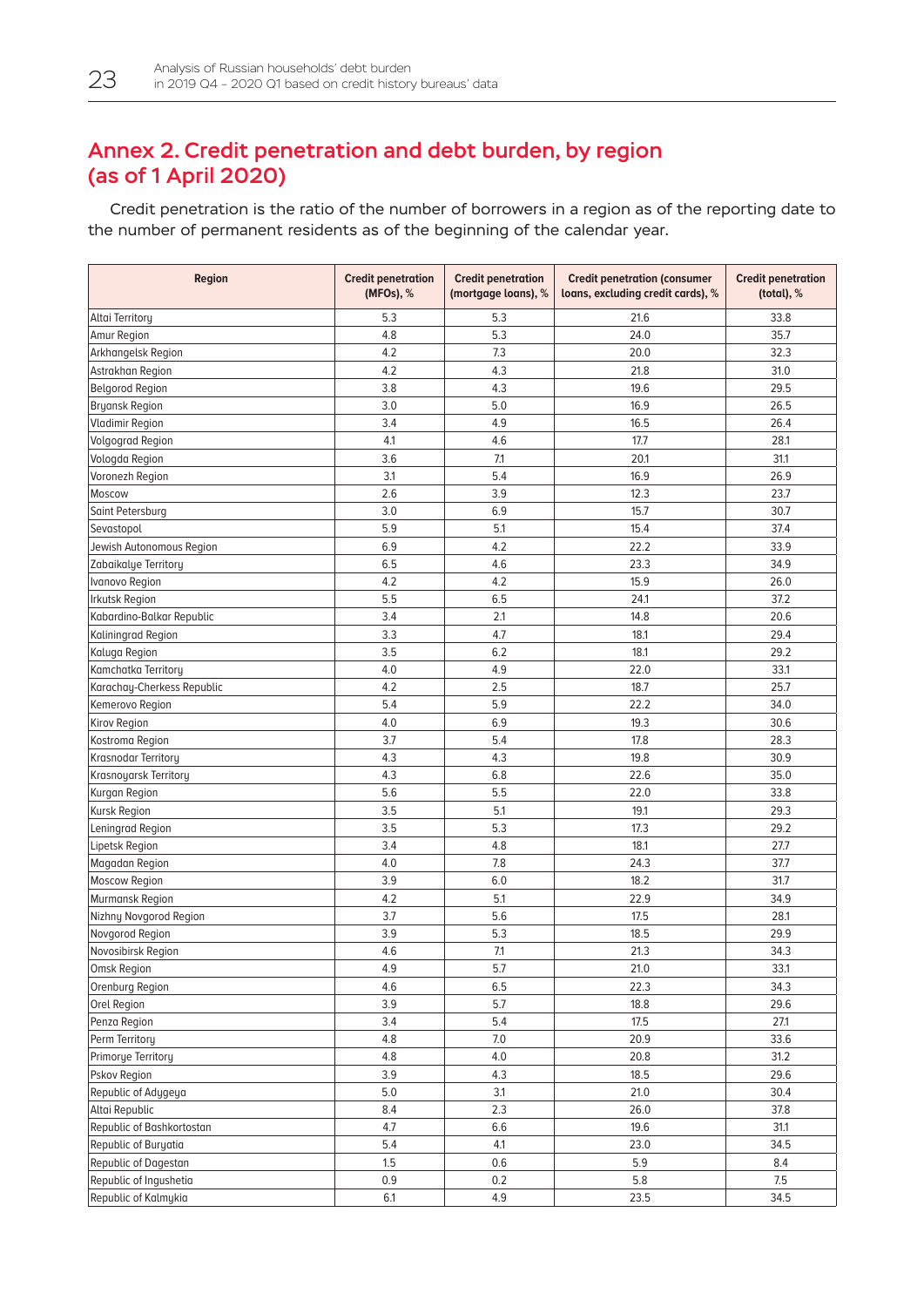| 6.4<br>33.6<br>4.0<br>21.1<br>8.5<br>23.9<br>4.7<br>36.8<br>0.4<br>3.0<br>5.3<br>13.2<br>6.2<br>17.2<br>5.9<br>28.8<br>16.1<br>Republic of Mordovia<br>3.4<br>5.0<br>24.5<br>5.7<br>8.0<br>23.9<br>36.8<br>Republic of North Ossetia-Alania<br>5.1<br>2.2<br>20.6<br>27.7<br>6.5<br>18.2<br>4.5<br>29.9<br>3.2<br>13.6<br>25.2<br>39.2<br>5.3<br>5.5<br>23.5<br>34.3<br>Republic of Khakassia<br>3.9<br>4.2<br>18.5<br>28.6<br>3.2<br>6.2<br>16.6<br>26.9<br>Samara Region<br>4.3<br>6.7<br>19.4<br>33.4<br>5.2<br>4.1<br>18.3<br>29.0<br>Saratov Region<br>4.8<br>4.5<br>Sakhalin Region<br>22.8<br>34.7<br>6.4<br>5.0<br>20.5<br>33.5<br>5.1<br>3.5<br>17.4<br>27.2<br>4.2<br>Stavropol Territory<br>3.5<br>17.7<br>26.6<br>3.6<br>17.2<br>26.3<br><b>Tambov Region</b><br>4.4<br>3.4<br>5.5<br>17.1<br><b>Tver Region</b><br>27.7<br>4.2<br>5.7<br>19.9<br>31.5<br><b>Tomsk Region</b><br><b>Tula Region</b><br>4.0<br>5.1<br>18.0<br>28.8<br>8.9<br><b>Tyumen Region</b><br>4.7<br>22.3<br>35.0<br>8.6<br>21.0<br><b>Udmurt Republic</b><br>4.8<br>34.2<br>4.1<br>7.4<br>19.1<br><b>Ulyanovsk Region</b><br>30.6<br>5.4<br>5.1<br>21.0<br>33.7<br>6.6<br>33.1<br>4.8<br>20.8<br>0.3<br>1.3<br>8.7<br>10.4<br>8.2<br>3.8<br>16.0<br>28.0<br>5.9<br>1.7<br>18.3<br>26.7<br>3.4<br>5.2<br>17.2<br>27.3 |                             |  |  |
|---------------------------------------------------------------------------------------------------------------------------------------------------------------------------------------------------------------------------------------------------------------------------------------------------------------------------------------------------------------------------------------------------------------------------------------------------------------------------------------------------------------------------------------------------------------------------------------------------------------------------------------------------------------------------------------------------------------------------------------------------------------------------------------------------------------------------------------------------------------------------------------------------------------------------------------------------------------------------------------------------------------------------------------------------------------------------------------------------------------------------------------------------------------------------------------------------------------------------------------------------------------------------------------------------------|-----------------------------|--|--|
|                                                                                                                                                                                                                                                                                                                                                                                                                                                                                                                                                                                                                                                                                                                                                                                                                                                                                                                                                                                                                                                                                                                                                                                                                                                                                                         | Republic of Karelia         |  |  |
|                                                                                                                                                                                                                                                                                                                                                                                                                                                                                                                                                                                                                                                                                                                                                                                                                                                                                                                                                                                                                                                                                                                                                                                                                                                                                                         | Republic of Komi            |  |  |
|                                                                                                                                                                                                                                                                                                                                                                                                                                                                                                                                                                                                                                                                                                                                                                                                                                                                                                                                                                                                                                                                                                                                                                                                                                                                                                         | Republic of Crimea          |  |  |
|                                                                                                                                                                                                                                                                                                                                                                                                                                                                                                                                                                                                                                                                                                                                                                                                                                                                                                                                                                                                                                                                                                                                                                                                                                                                                                         | Mari El Republic            |  |  |
|                                                                                                                                                                                                                                                                                                                                                                                                                                                                                                                                                                                                                                                                                                                                                                                                                                                                                                                                                                                                                                                                                                                                                                                                                                                                                                         |                             |  |  |
|                                                                                                                                                                                                                                                                                                                                                                                                                                                                                                                                                                                                                                                                                                                                                                                                                                                                                                                                                                                                                                                                                                                                                                                                                                                                                                         | Republic of Sakha (Yakutia) |  |  |
|                                                                                                                                                                                                                                                                                                                                                                                                                                                                                                                                                                                                                                                                                                                                                                                                                                                                                                                                                                                                                                                                                                                                                                                                                                                                                                         |                             |  |  |
|                                                                                                                                                                                                                                                                                                                                                                                                                                                                                                                                                                                                                                                                                                                                                                                                                                                                                                                                                                                                                                                                                                                                                                                                                                                                                                         | Republic of Tatarstan       |  |  |
|                                                                                                                                                                                                                                                                                                                                                                                                                                                                                                                                                                                                                                                                                                                                                                                                                                                                                                                                                                                                                                                                                                                                                                                                                                                                                                         | Republic of Tuva            |  |  |
|                                                                                                                                                                                                                                                                                                                                                                                                                                                                                                                                                                                                                                                                                                                                                                                                                                                                                                                                                                                                                                                                                                                                                                                                                                                                                                         |                             |  |  |
|                                                                                                                                                                                                                                                                                                                                                                                                                                                                                                                                                                                                                                                                                                                                                                                                                                                                                                                                                                                                                                                                                                                                                                                                                                                                                                         | <b>Rostov Region</b>        |  |  |
|                                                                                                                                                                                                                                                                                                                                                                                                                                                                                                                                                                                                                                                                                                                                                                                                                                                                                                                                                                                                                                                                                                                                                                                                                                                                                                         | Ryazan Region               |  |  |
|                                                                                                                                                                                                                                                                                                                                                                                                                                                                                                                                                                                                                                                                                                                                                                                                                                                                                                                                                                                                                                                                                                                                                                                                                                                                                                         |                             |  |  |
|                                                                                                                                                                                                                                                                                                                                                                                                                                                                                                                                                                                                                                                                                                                                                                                                                                                                                                                                                                                                                                                                                                                                                                                                                                                                                                         |                             |  |  |
|                                                                                                                                                                                                                                                                                                                                                                                                                                                                                                                                                                                                                                                                                                                                                                                                                                                                                                                                                                                                                                                                                                                                                                                                                                                                                                         |                             |  |  |
|                                                                                                                                                                                                                                                                                                                                                                                                                                                                                                                                                                                                                                                                                                                                                                                                                                                                                                                                                                                                                                                                                                                                                                                                                                                                                                         | Sverdlovsk Region           |  |  |
|                                                                                                                                                                                                                                                                                                                                                                                                                                                                                                                                                                                                                                                                                                                                                                                                                                                                                                                                                                                                                                                                                                                                                                                                                                                                                                         | Smolensk Region             |  |  |
|                                                                                                                                                                                                                                                                                                                                                                                                                                                                                                                                                                                                                                                                                                                                                                                                                                                                                                                                                                                                                                                                                                                                                                                                                                                                                                         |                             |  |  |
|                                                                                                                                                                                                                                                                                                                                                                                                                                                                                                                                                                                                                                                                                                                                                                                                                                                                                                                                                                                                                                                                                                                                                                                                                                                                                                         |                             |  |  |
|                                                                                                                                                                                                                                                                                                                                                                                                                                                                                                                                                                                                                                                                                                                                                                                                                                                                                                                                                                                                                                                                                                                                                                                                                                                                                                         |                             |  |  |
|                                                                                                                                                                                                                                                                                                                                                                                                                                                                                                                                                                                                                                                                                                                                                                                                                                                                                                                                                                                                                                                                                                                                                                                                                                                                                                         |                             |  |  |
|                                                                                                                                                                                                                                                                                                                                                                                                                                                                                                                                                                                                                                                                                                                                                                                                                                                                                                                                                                                                                                                                                                                                                                                                                                                                                                         |                             |  |  |
|                                                                                                                                                                                                                                                                                                                                                                                                                                                                                                                                                                                                                                                                                                                                                                                                                                                                                                                                                                                                                                                                                                                                                                                                                                                                                                         |                             |  |  |
|                                                                                                                                                                                                                                                                                                                                                                                                                                                                                                                                                                                                                                                                                                                                                                                                                                                                                                                                                                                                                                                                                                                                                                                                                                                                                                         |                             |  |  |
|                                                                                                                                                                                                                                                                                                                                                                                                                                                                                                                                                                                                                                                                                                                                                                                                                                                                                                                                                                                                                                                                                                                                                                                                                                                                                                         |                             |  |  |
|                                                                                                                                                                                                                                                                                                                                                                                                                                                                                                                                                                                                                                                                                                                                                                                                                                                                                                                                                                                                                                                                                                                                                                                                                                                                                                         | Khabarovsk Territory        |  |  |
|                                                                                                                                                                                                                                                                                                                                                                                                                                                                                                                                                                                                                                                                                                                                                                                                                                                                                                                                                                                                                                                                                                                                                                                                                                                                                                         | <b>Chelyabinsk Region</b>   |  |  |
|                                                                                                                                                                                                                                                                                                                                                                                                                                                                                                                                                                                                                                                                                                                                                                                                                                                                                                                                                                                                                                                                                                                                                                                                                                                                                                         | Chechen Republic            |  |  |
|                                                                                                                                                                                                                                                                                                                                                                                                                                                                                                                                                                                                                                                                                                                                                                                                                                                                                                                                                                                                                                                                                                                                                                                                                                                                                                         | Chuvash Republic            |  |  |
|                                                                                                                                                                                                                                                                                                                                                                                                                                                                                                                                                                                                                                                                                                                                                                                                                                                                                                                                                                                                                                                                                                                                                                                                                                                                                                         | Chukotka Autonomous Area    |  |  |
|                                                                                                                                                                                                                                                                                                                                                                                                                                                                                                                                                                                                                                                                                                                                                                                                                                                                                                                                                                                                                                                                                                                                                                                                                                                                                                         | <b>Yaroslavl Region</b>     |  |  |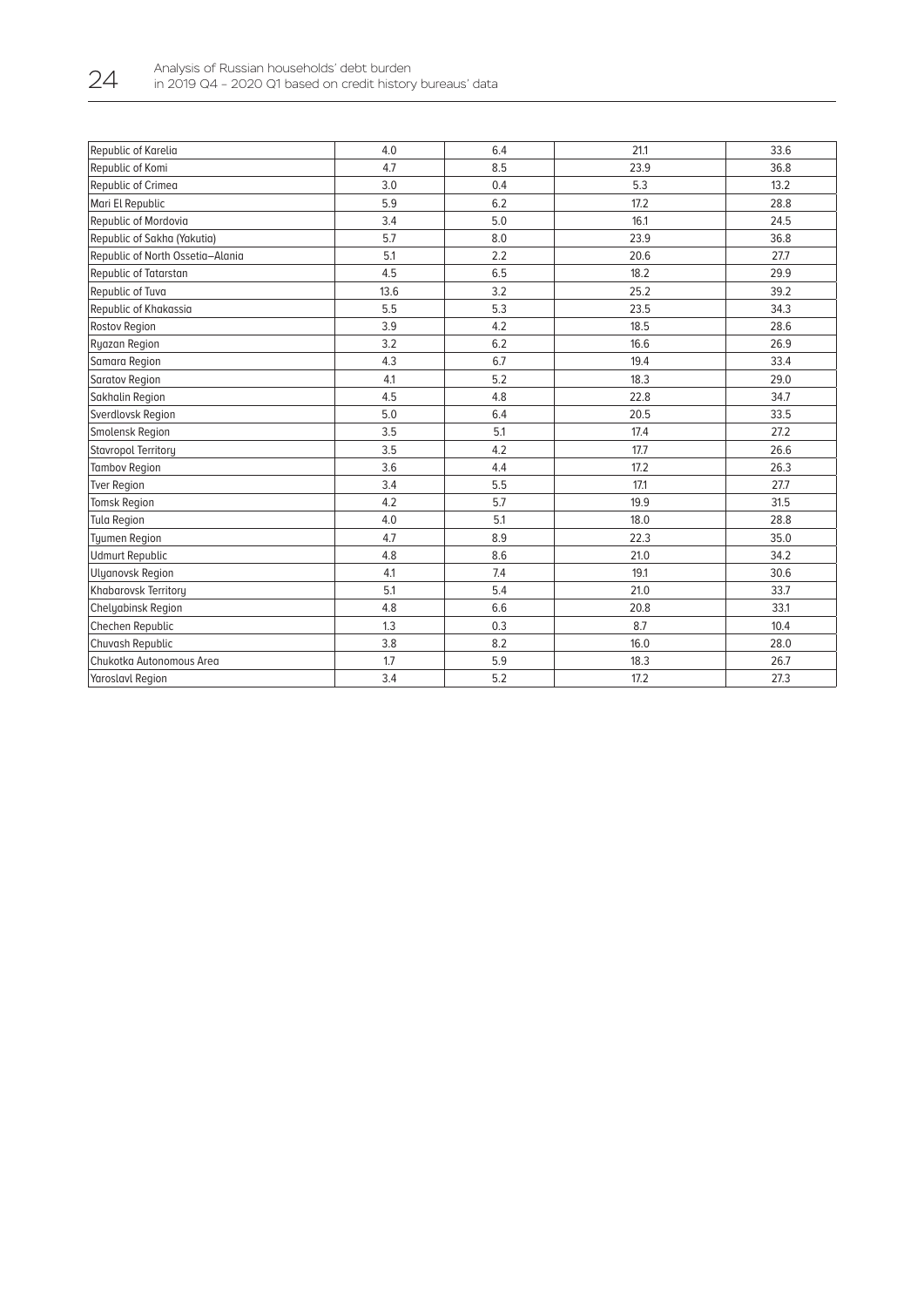Debt burden is the ratio of average debt per borrower in a region as of 1 April 2020 to average monthly income in a region (seasonally adjusted).

| Region                     | <b>Debt burden</b><br>(mortgage loans) | Debt burden (consumer loans,<br>excluding credit cards) | Debt burden<br>(total)* |  |
|----------------------------|----------------------------------------|---------------------------------------------------------|-------------------------|--|
| Altai Territory            | 31.84                                  | 8.95                                                    | 12.9                    |  |
| Amur Region                | 29.65                                  | 8.55                                                    | 12                      |  |
| Arkhangelsk Region         | 24.65                                  | 8.24                                                    | 12.4                    |  |
| Astrakhan Region           | 33.12                                  | 10.27                                                   | 14.1                    |  |
| <b>Belgorod Region</b>     | 21.9                                   | 7.87                                                    | 10.3                    |  |
| <b>Bryansk Region</b>      | 22.37                                  | 7.85                                                    | 11.3                    |  |
| <b>Vladimir Region</b>     | 29.16                                  | 9.51                                                    | 13.9                    |  |
| <b>Volgograd Region</b>    | 29.98                                  | 10.19                                                   | 14.0                    |  |
| Vologda Region             | 25.33                                  | 9.58                                                    | 14.0                    |  |
| Voronezh Region            | 24.57                                  | 7.74                                                    | 11.8                    |  |
| Moscow                     | 34.21                                  | 6.93                                                    | 11.0                    |  |
| Saint Petersburg           | 33.85                                  | 8.61                                                    | 14.6                    |  |
| Sevastopol                 | 36.36                                  | 9.6                                                     | 11.1                    |  |
| Jewish Autonomous Region   | 30.44                                  | 10.36                                                   | 12.5                    |  |
| Zabaikalye Territory       | 19.28                                  | 6.04                                                    | 7.8                     |  |
| Ivanovo Region             | 26.77                                  | 8.88                                                    | 12.2                    |  |
| Irkutsk Region             | 32.09                                  | 10.89                                                   | 15.3                    |  |
| Kabardino-Balkar Republic  | 34.28                                  | 10.1                                                    | 12.7                    |  |
| Kaliningrad Region         | 33.55                                  | 10.45                                                   | 14.5                    |  |
| Kaluga Region              | 29.6                                   | 9.23                                                    | 14.3                    |  |
| Kamchatka Territory        | 24.92                                  | 7.87                                                    | 10.8                    |  |
| Karachay-Cherkess Republic | 42.78                                  | 13.29                                                   | 16.5                    |  |
| Kemerovo Region            | 22.8                                   | 8.02                                                    | 11.0                    |  |
| Kirov Region               | 28.95                                  | 9.43                                                    | 14.9                    |  |
| Kostroma Region            | 25.66                                  | 8.58                                                    | 12.6                    |  |
| Krasnodar Territory        | 25.98                                  | 7.53                                                    | 10.9                    |  |
| Krasnoyarsk Territory      | 39.8                                   | 11.97                                                   | 18.2                    |  |
| Kurgan Region              | 31.44                                  | 9.94                                                    | 14.3                    |  |
| Kursk Region               | 22.28                                  | 7.83                                                    | 10.9                    |  |
| Leningrad Region           | 36.59                                  | 10.14                                                   | 15.6                    |  |
| Lipetsk Region             | 21.23                                  | 7.65                                                    | 10.5                    |  |
| Magadan Region             | 19.3                                   | 6.51                                                    | 9.4                     |  |
| <b>Moscow Region</b>       | 34.74                                  | 9.24                                                    | 14.1                    |  |
| Murmansk Region            | 21.22                                  | 8.73                                                    | 10.5                    |  |
| Nizhny Novgorod Region     | 23.68                                  | 7.79                                                    | 11.8                    |  |
| Novgorod Region            | 28.34                                  | 9.32                                                    | 13.2                    |  |
| Novosibirsk Region         | 40.73                                  | 10.73                                                   | 17.6                    |  |
| Omsk Region                | 32.06                                  | 10.19                                                   | 14.5                    |  |
| Orenburg Region            | 30.03                                  | 9.64                                                    | 14.4                    |  |
| Orel Region                | 25.41                                  | 8.69                                                    | 12.5                    |  |
| Penza Region               | 29.9                                   | 10.39                                                   | 15.1                    |  |
| Perm Territory             | 26.29                                  | 8.7                                                     | 13.4                    |  |
| Primorye Territory         | 35.15                                  | 8.25                                                    | 12.0                    |  |
| Pskov Region               | 27.77                                  | 8.95                                                    | 12.0                    |  |
| Republic of Adygeya        | 26.82                                  | 8.05                                                    | 10.7                    |  |
| Altai Republic             | 36.36                                  | 10.61                                                   | 11.8                    |  |
| Republic of Bashkortostan  | 27.59                                  | 8.02                                                    | 13.1                    |  |
| Republic of Buryatia       | 31.49                                  | 9.94                                                    | 12.5                    |  |
| Republic of Dagestan       | 40.17                                  | 7.46                                                    | 9.2                     |  |
| Republic of Ingushetia     | 65.18                                  | 12.19                                                   | 12.5                    |  |
| Republic of Kalmykia       | 46.57                                  | 13.49                                                   | 18.8                    |  |
| Republic of Karelia        | 26.33                                  | 9.55                                                    | 13.1                    |  |
| Republic of Komi           | 24.71                                  | 8.66                                                    | 13.0                    |  |
| Republic of Crimea         | 63.62                                  | 8.66                                                    | $7.8\,$                 |  |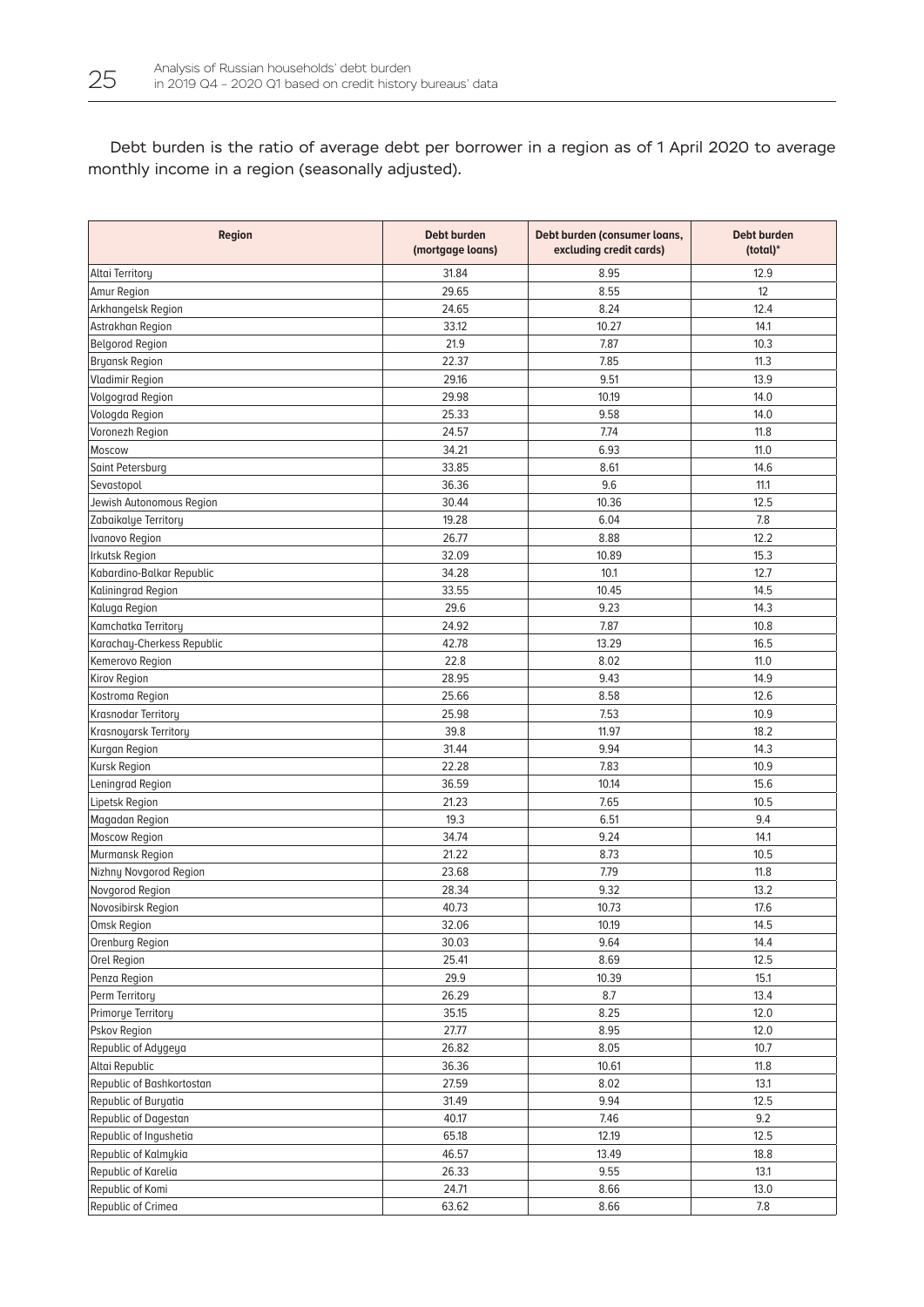| Mari El Republic                 | 31.86 | 10.02 | 15.4 |
|----------------------------------|-------|-------|------|
| Republic of Mordovia             | 34.58 | 11.12 | 16.6 |
| Republic of Sakha (Yakutia)      | 49.06 | 13.13 | 21.8 |
| Republic of North Ossetia-Alania | 38.08 | 9.15  | 11.5 |
| Republic of Tatarstan            | 27.85 | 7.29  | 12.7 |
| Republic of Tuva                 | 47.4  | 10.52 | 12.8 |
| Republic of Khakassia            | 45.21 | 14.45 | 20.2 |
| Rostov Region                    | 30.23 | 8.33  | 12.4 |
| Ryazan Region                    | 28.66 | 9.78  | 15.1 |
| Samara Region                    | 26.47 | 9.03  | 12.9 |
| Saratov Region                   | 30.5  | 9.98  | 14.4 |
| Sakhalin Region                  | 26.51 | 6.73  | 9.6  |
| Sverdlovsk Region                | 25.77 | 7.56  | 11.5 |
| Smolensk Region                  | 26.24 | 8.88  | 12.7 |
| Stavropol Territory              | 28.61 | 10.39 | 14.2 |
| <b>Tambov Region</b>             | 24.31 | 8.31  | 11.6 |
| <b>Tver Region</b>               | 29.67 | 9.28  | 13.9 |
| Tomsk Region                     | 27.42 | 9.07  | 13.1 |
| Tula Region                      | 29.14 | 9.96  | 14.0 |
| <b>Tyumen Region</b>             | 23.98 | 7.74  | 12.7 |
| <b>Udmurt Republic</b>           | 26.04 | 9.69  | 15.2 |
| <b>Ulyanovsk Region</b>          | 24.73 | 9.5   | 14.2 |
| Khabarovsk Territory             | 28.23 | 7.65  | 11.0 |
| Chelyabinsk Region               | 29.56 | 9.77  | 15.0 |
| Chechen Republic                 | 50.89 | 8.8   | 9.5  |
| Chuvash Republic                 | 33.12 | 10.76 | 18.6 |
| Chukotka Autonomous Area         | 16.45 | 6.57  | 9.1  |
| <b>Yaroslavl Region</b>          | 25.81 | 8.86  | 12.8 |
|                                  |       |       |      |

\* Including debt on microloans, car loans, and credit cards.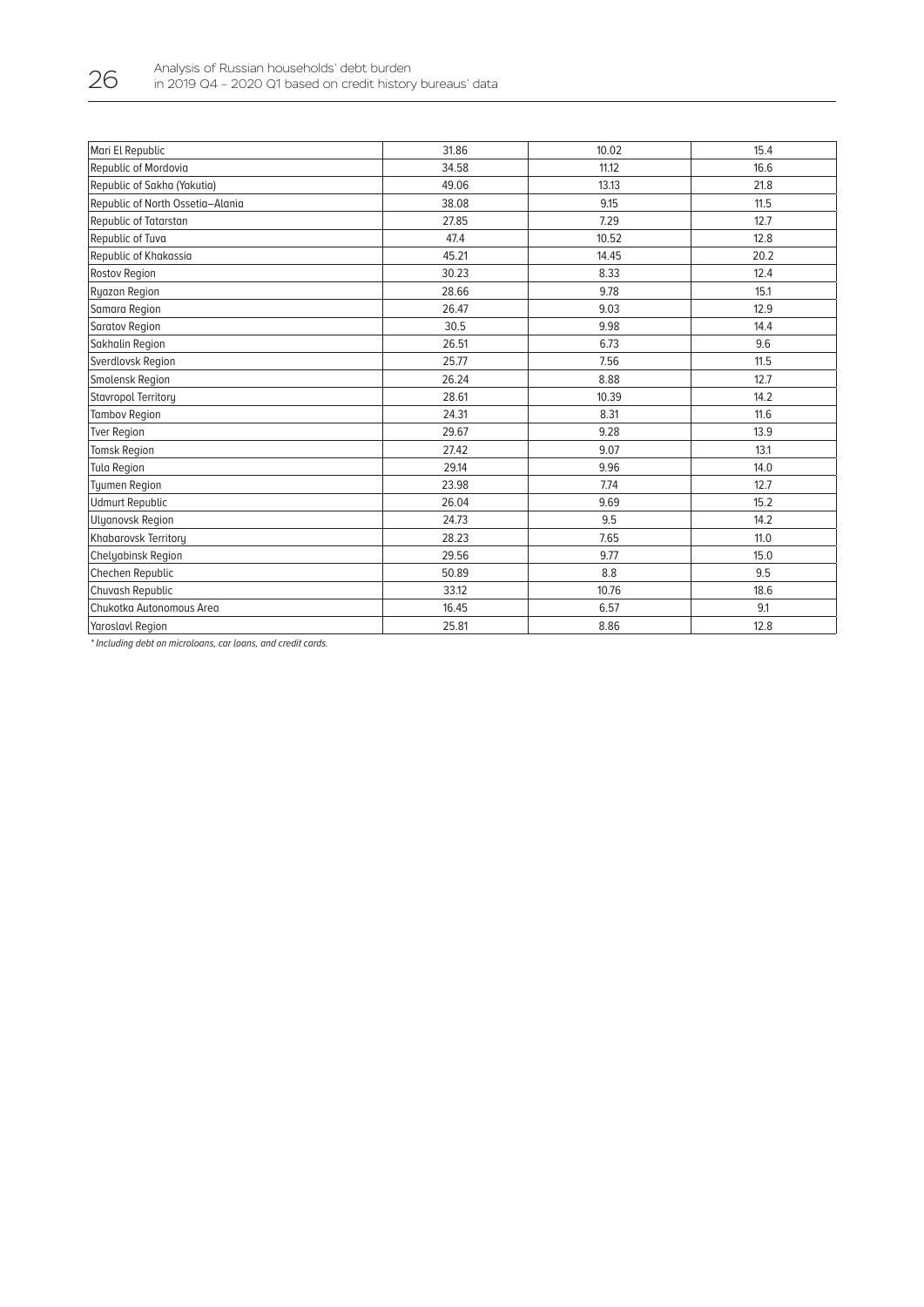## <span id="page-27-0"></span>Annex 3. Credit penetration and debt burden, by region (as of 1 October 2019)

Credit penetration is the ratio of the number of borrowers in a region as of the reporting date to the number of permanent residents as of the beginning of the calendar year.

| <b>Region</b>              | <b>Credit penetration</b><br>(MFOs), % | <b>Credit penetration</b><br>(mortgage loans), % | <b>Credit penetration (consumer</b><br>loans, excluding credit cards), % | <b>Credit penetration</b><br>(total), % |
|----------------------------|----------------------------------------|--------------------------------------------------|--------------------------------------------------------------------------|-----------------------------------------|
| Altai Territory            | 4.6                                    | 5.1                                              | 21.4                                                                     | 33.4                                    |
| Amur Region                | 4.0                                    | 5.1                                              | 23.5                                                                     | 34.8                                    |
| Arkhangelsk Region         | 3.7                                    | 7.1                                              | 19.8                                                                     | 32.0                                    |
| Astrakhan Region           | 3.5                                    | 4.1                                              | 21.7                                                                     | 30.5                                    |
| <b>Belgorod Region</b>     | 3.3                                    | 4.2                                              | 19.2                                                                     | 28.8                                    |
| <b>Bryansk Region</b>      | 2.4                                    | 4.8                                              | 16.7                                                                     | 25.9                                    |
| <b>Vladimir Region</b>     | 2.9                                    | 4.7                                              | 16.4                                                                     | 25.8                                    |
| <b>Volgograd Region</b>    | 3.6                                    | 4.4                                              | 17.5                                                                     | 27.5                                    |
| Vologda Region             | 3.1                                    | 6.9                                              | 19.8                                                                     | 30.6                                    |
| Voronezh Region            | 2.6                                    | 5.2                                              | 16.6                                                                     | 26.2                                    |
| Moscow                     | 2.3                                    | 3.6                                              | 11.9                                                                     | 23.2                                    |
| Saint Petersburg           | 2.5                                    | 6.5                                              | 15.2                                                                     | 29.8                                    |
| Sevastopol                 | 5.2                                    | 5.4                                              | 16.3                                                                     | 38.3                                    |
| Jewish Autonomous Region   | 6.4                                    | 4.1                                              | 21.7                                                                     | 33.0                                    |
| Zabaikalye Territory       | 5.4                                    | 4.4                                              | 22.5                                                                     | 33.7                                    |
| Ivanovo Region             | 3.8                                    | 4.1                                              | 15.9                                                                     | 25.5                                    |
| <b>Irkutsk Region</b>      | 4.6                                    | 6.4                                              | 23.5                                                                     | 36.3                                    |
| Kabardino-Balkar Republic  | 3.0                                    | 2.1                                              | 14.5                                                                     | 20.2                                    |
| Kaliningrad Region         | 2.7                                    | 4.3                                              | 17.6                                                                     | 28.5                                    |
| Kaluga Region              | 2.9                                    | 6.0                                              | 18.0                                                                     | 28.7                                    |
| Kamchatka Territory        | 3.5                                    | 4.7                                              | 21.1                                                                     | 32.0                                    |
| Karachay-Cherkess Republic | 3.9                                    | 2.4                                              | 18.3                                                                     | 25.2                                    |
| Kemerovo Region            | 4.7                                    | 5.7                                              | 22.1                                                                     | 33.6                                    |
| Kirov Region               | 3.4                                    | 6.7                                              | 19.2                                                                     | 30.2                                    |
| Kostroma Region            | 3.2                                    | 5.2                                              | 17.7                                                                     | 27.8                                    |
| Krasnodar Territory        | 3.7                                    | 4.1                                              | 19.1                                                                     | 29.7                                    |
| Krasnoyarsk Territory      | 3.6                                    | 6.6                                              | 22.1                                                                     | 34.1                                    |
| Kurgan Region              | 5.1                                    | 5.2                                              | 21.9                                                                     | 33.4                                    |
| Kursk Region               | 3.0                                    | 5.1                                              | 19.3                                                                     | 29.1                                    |
| Leningrad Region           | 3.0                                    | 4.9                                              | 16.7                                                                     | 28.5                                    |
| Lipetsk Region             | 2.8                                    | 4.6                                              | 17.9                                                                     | 27.2                                    |
| Magadan Region             | 3.4                                    | 7.5                                              | 24.0                                                                     | 37.3                                    |
| <b>Moscow Region</b>       | 3.3                                    | 5.6                                              | 17.4                                                                     | 30.7                                    |
| Murmansk Region            | 3.7                                    | 5.0                                              | 22.6                                                                     | 34.7                                    |
| Nizhny Novgorod Region     | 3.2                                    | 5.5                                              | 17.3                                                                     | 27.6                                    |
| Novgorod Region            | 3.2                                    | 5.0                                              | 18.0                                                                     | 29.1                                    |
| Novosibirsk Region         | 3.9                                    | 6.7                                              | 20.9                                                                     | 33.4                                    |
| Omsk Region                | 4.5                                    | 5.5                                              | 20.9                                                                     | 32.7                                    |
| Orenburg Region            | 4.0                                    | 6.5                                              | 22.2                                                                     | 34.0                                    |
| Orel Region                | 3.4                                    | 5.5                                              | 18.6                                                                     | 29.0                                    |
| Penza Region               | 3.0                                    | 5.1                                              | 17.3                                                                     | 26.7                                    |
| Perm Territory             | 4.1                                    | 6.8                                              | 20.6                                                                     | 33.0                                    |
| Primorye Territory         | 4.0                                    | 3.8                                              | 20.2                                                                     | 30.1                                    |
| Pskov Region               | 3.4                                    | 4.1                                              | 18.3                                                                     | 29.3                                    |
| Republic of Adygeya        | 4.5                                    | 2.9                                              | 20.7                                                                     | 29.8                                    |
| Altai Republic             | 7.0                                    | 2.2                                              | 25.6                                                                     | 36.8                                    |
| Republic of Bashkortostan  | 4.0                                    | 6.3                                              | 19.2                                                                     | 30.4                                    |
| Republic of Buryatia       | 4.4                                    | 3.9                                              | 22.3                                                                     | 33.4                                    |
| Republic of Dagestan       | 1.4                                    | 0.5                                              | 5.4                                                                      | 7.9                                     |
| Republic of Ingushetia     | 0.8                                    | 0.2                                              | 5.5                                                                      | 7.2                                     |
| Republic of Kalmykia       | 5.3                                    | 4.6                                              | 23.6                                                                     | 34.1                                    |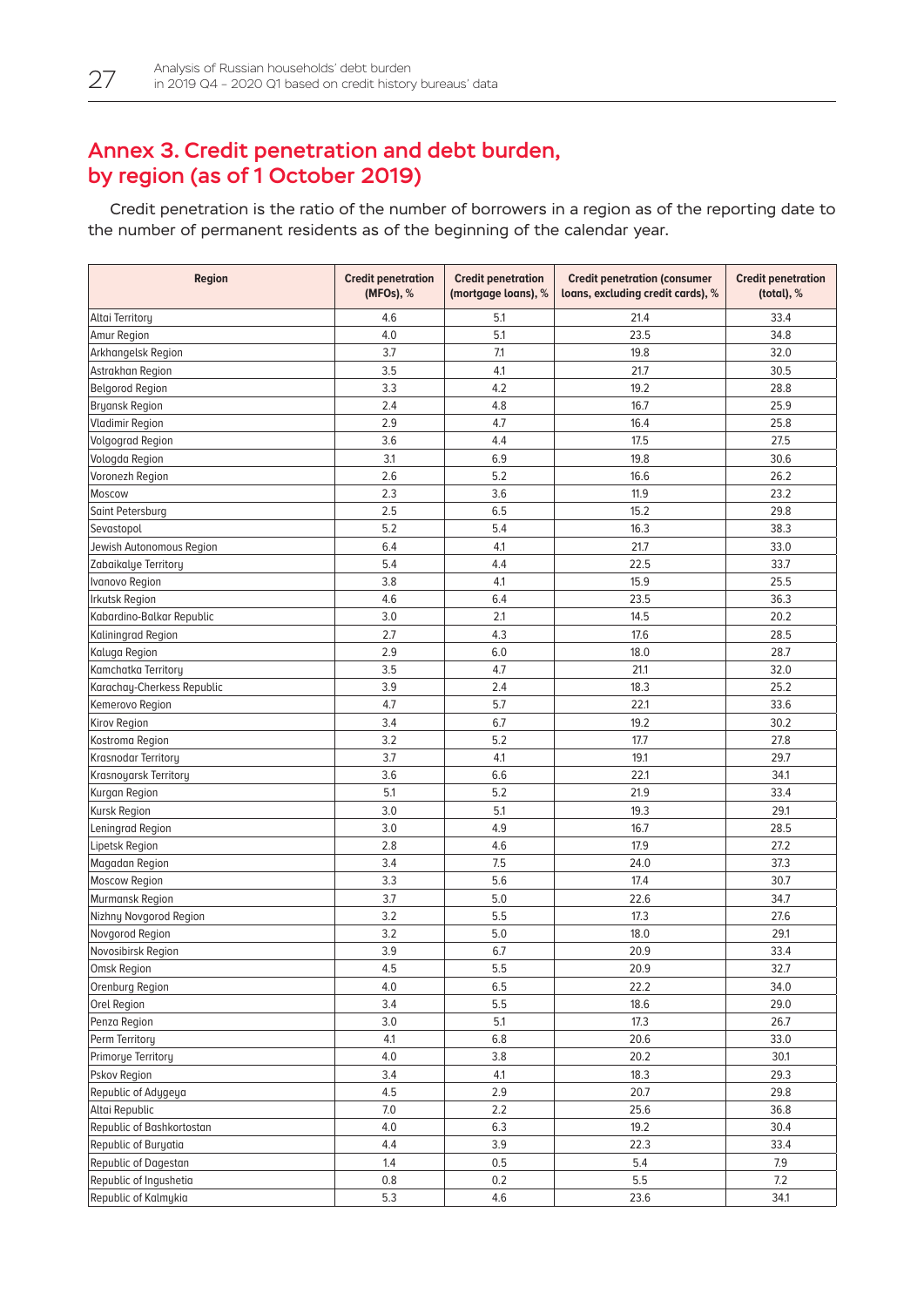| Republic of Karelia              | 3.3  | 6.2 | 20.7 | 33.0 |
|----------------------------------|------|-----|------|------|
| Republic of Komi                 | 3.9  | 8.3 | 23.7 | 36.4 |
| Republic of Crimea               | 2.4  | 0.3 | 5.0  | 12.0 |
| Mari El Republic                 | 5.2  | 5.9 | 17.0 | 28.1 |
| Republic of Mordovia             | 3.0  | 4.8 | 16.1 | 24.2 |
| Republic of Sakha (Yakutia)      | 4.2  | 7.7 | 23.4 | 35.4 |
| Republic of North Ossetia-Alania | 4.6  | 2.0 | 20.0 | 26.9 |
| Republic of Tatarstan            | 3.9  | 6.2 | 17.9 | 29.1 |
| Republic of Tuva                 | 11.1 | 3.1 | 24.8 | 37.1 |
| Republic of Khakassia            | 4.8  | 5.0 | 23.1 | 33.5 |
| Rostov Region                    | 3.3  | 4.0 | 18.2 | 27.8 |
| Ryazan Region                    | 2.8  | 6.0 | 16.3 | 26.3 |
| Samara Region                    | 3.8  | 6.5 | 19.2 | 33.0 |
| <b>Saratov Region</b>            | 3.6  | 4.9 | 18.1 | 28.5 |
| Sakhalin Region                  | 3.8  | 4.5 | 21.9 | 33.4 |
| Sverdlovsk Region                | 4.3  | 6.0 | 20.1 | 32.8 |
| Smolensk Region                  | 3.0  | 5.0 | 17.2 | 26.7 |
| Stavropol Territory              | 3.0  | 4.0 | 17.4 | 25.9 |
| <b>Tambov Region</b>             | 3.2  | 4.2 | 17.0 | 25.8 |
| Tver Region                      | 2.9  | 5.3 | 16.8 | 27.2 |
| <b>Tomsk Region</b>              | 3.6  | 5.6 | 19.5 | 31.0 |
| <b>Tula Region</b>               | 3.4  | 4.9 | 17.7 | 28.1 |
| <b>Tyumen Region</b>             | 3.9  | 8.5 | 21.7 | 34.1 |
| <b>Udmurt Republic</b>           | 4.1  | 8.4 | 20.9 | 33.7 |
| Ulyanovsk Region                 | 3.6  | 7.2 | 19.1 | 30.3 |
| Khabarovsk Territory             | 4.4  | 5.2 | 20.4 | 32.8 |
| <b>Chelyabinsk Region</b>        | 4.1  | 6.3 | 20.6 | 32.6 |
| Chechen Republic                 | 1.0  | 0.2 | 8.5  | 10.1 |
| Chuvash Republic                 | 3.3  | 7.9 | 16.0 | 27.5 |
| Chukotka Autonomous Area         | 1.5  | 5.7 | 17.7 | 26.2 |
| <b>Yaroslavl Region</b>          | 3.0  | 5.0 | 17.0 | 26.8 |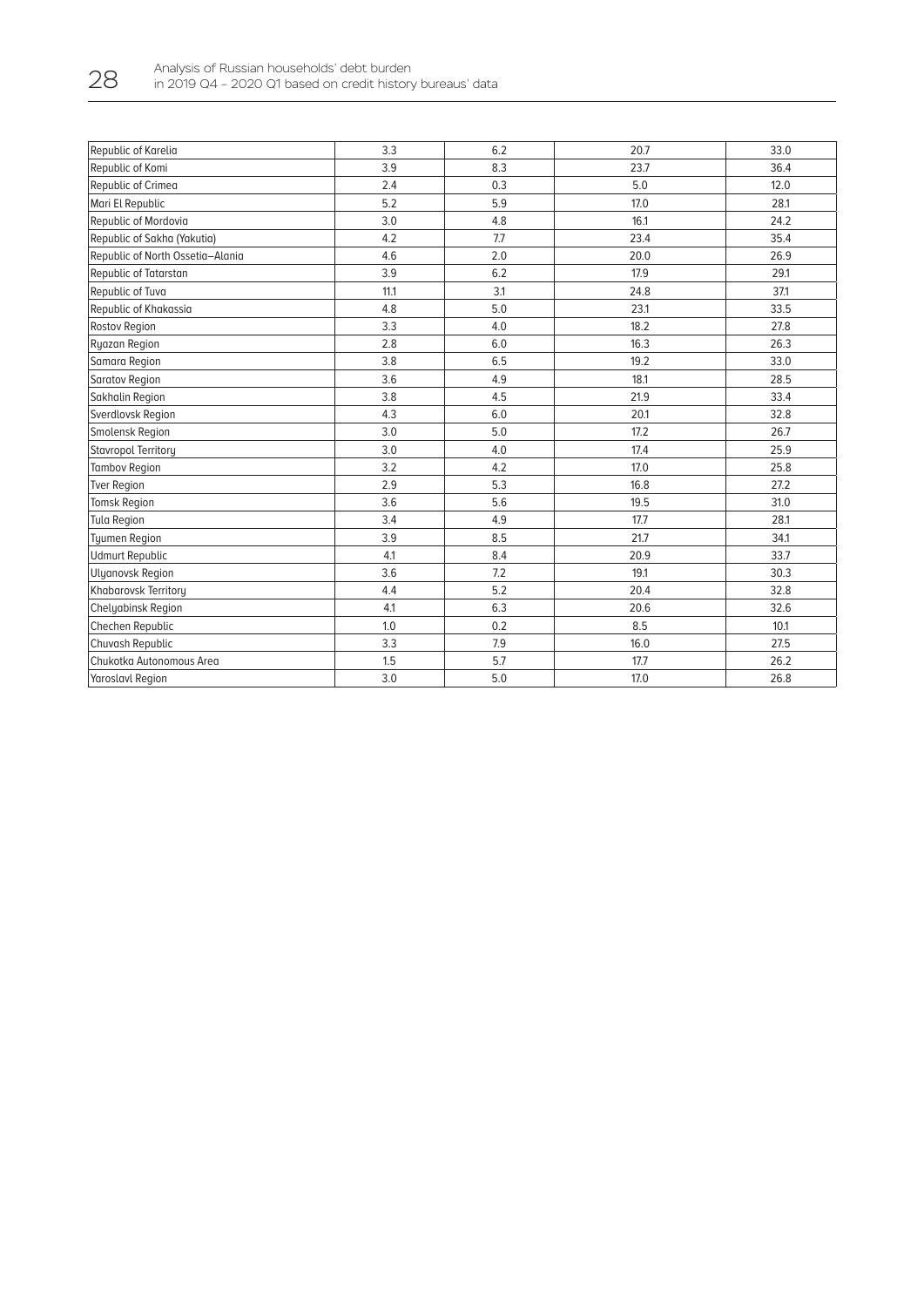Debt burden is the ratio of average debt per borrower in a region as of 1 October 2019 to average monthly income in a region (seasonally adjusted).

| Region                     | Debt burden<br>(mortgage loans) | Debt burden (consumer loans,<br>excluding credit cards) | <b>Debt burden</b><br>(total) |
|----------------------------|---------------------------------|---------------------------------------------------------|-------------------------------|
| Altai Territory            | 32.03                           | 8.73                                                    | 12.77                         |
| Amur Region                | 29.34                           | 8.50                                                    | 11.90                         |
| Arkhangelsk Region         | 24.79                           | 8.16                                                    | 12.39                         |
| Astrakhan Region           | 32.99                           | 10.00                                                   | 13.86                         |
| <b>Belgorod Region</b>     | 21.35                           | 7.62                                                    | 9.98                          |
| <b>Bryansk Region</b>      | 22.34                           | 7.72                                                    | 11.33                         |
| Vladimir Region            | 29.30                           | 9.49                                                    | 13.83                         |
| <b>Volgograd Region</b>    | 29.49                           | 9.83                                                    | 13.62                         |
| Vologda Region             | 25.12                           | 9.50                                                    | 13.88                         |
| Voronezh Region            | 24.62                           | 7.60                                                    | 11.68                         |
| Moscow                     | 33.22                           | 6.88                                                    | 10.63                         |
| Saint Petersburg           | 32.66                           | 8.36                                                    | 14.08                         |
| Sevastopol                 | 38.23                           | 9.65                                                    | 11.92                         |
| Jewish Autonomous Region   | 30.90                           | 10.18                                                   | 12.49                         |
| Zabaikalye Territory       | 19.30                           | 5.95                                                    | 7.73                          |
| Ivanovo Region             | 27.06                           | 8.71                                                    | 12.23                         |
| Irkutsk Region             | 31.95                           | 10.80                                                   | 15.22                         |
| Kabardino-Balkar Republic  | 34.25                           | 9.85                                                    | 12.40                         |
| Kaliningrad Region         | 33.15                           | 10.18                                                   | 14.18                         |
| Kaluga Region              | 29.51                           | 9.14                                                    | 14.21                         |
| Kamchatka Territory        | 24.55                           | 7.61                                                    | 10.47                         |
| Karachay-Cherkess Republic | 42.92                           | 13.00                                                   | 16.19                         |
| Kemerovo Region            | 22.65                           | 7.81                                                    | 10.83                         |
| Kirov Region               | 28.71                           | 9.13                                                    | 14.47                         |
| Kostroma Region            | 25.59                           | 8.53                                                    | 12.51                         |
| Krasnodar Territory        | 25.47                           | 7.35                                                    | 10.61                         |
| Krasnoyarsk Territory      | 39.50                           | 11,71                                                   | 17.97                         |
| Kurgan Region              | 32.07                           | 9.75                                                    | 14.17                         |
| Kursk Region               | 22.02                           | 7.81                                                    | 10.83                         |
| Leningrad Region           | 35.58                           | 9.77                                                    | 14.85                         |
| Lipetsk Region             | 21.11                           | 7.70                                                    | 10.50                         |
| Magadan Region             | 19.82                           | 6.69                                                    | 9.52                          |
| <b>Moscow Region</b>       | 34.04                           | 9.06                                                    | 13.65                         |
| Murmansk Region            | 21.26                           | 8.60                                                    | 10.45                         |
| Nizhny Novgorod Region     | 23.33                           | 7.65                                                    | 11.69                         |
| Novgorod Region            | 27.80                           | 8.99                                                    | 12.79                         |
| Novosibirsk Region         | 40.19                           | 10.55                                                   | 17.24                         |
| Omsk Region                | 31.46                           | 10.05                                                   | 14.14                         |
| Orenburg Region            | 29.46                           | 9.39                                                    | 14.20                         |
| Orel Region                | 25.20                           | 8.35                                                    | 12.16                         |
| Penza Region               | 29.52                           | 10.21                                                   | 14.79                         |
| Perm Territory             | 25.80                           | 8.53                                                    | 13.16                         |
| Primorye Territory         | 33.56                           | 7.99                                                    | 11.55                         |
| Pskov Region               | 27.90                           | 8.74                                                    | 11.80                         |
| Republic of Adygeya        | 26.66                           | 8.04                                                    | 10.59                         |
| Altai Republic             | 35.91                           | 9.95                                                    | 11.35                         |
| Republic of Bashkortostan  | 27.13                           | 7.81                                                    | 12.76                         |
| Republic of Buryatia       | 30.93                           | 9.89                                                    | 12.52                         |
| Republic of Dagestan       | 41.06                           | 7.61                                                    | 9.11                          |
| Republic of Ingushetia     | 59.20                           | 11.99                                                   | 12.06                         |
| Republic of Kalmykia       | 46.13                           | 13.28                                                   | 18.40                         |
| Republic of Karelia        | 26.18                           | 9.51                                                    | 12.96                         |
| Republic of Komi           | 24.68                           | 8.36                                                    | 12.82                         |
| Republic of Crimea         | 64.10                           | 8.44                                                    | 7.46                          |